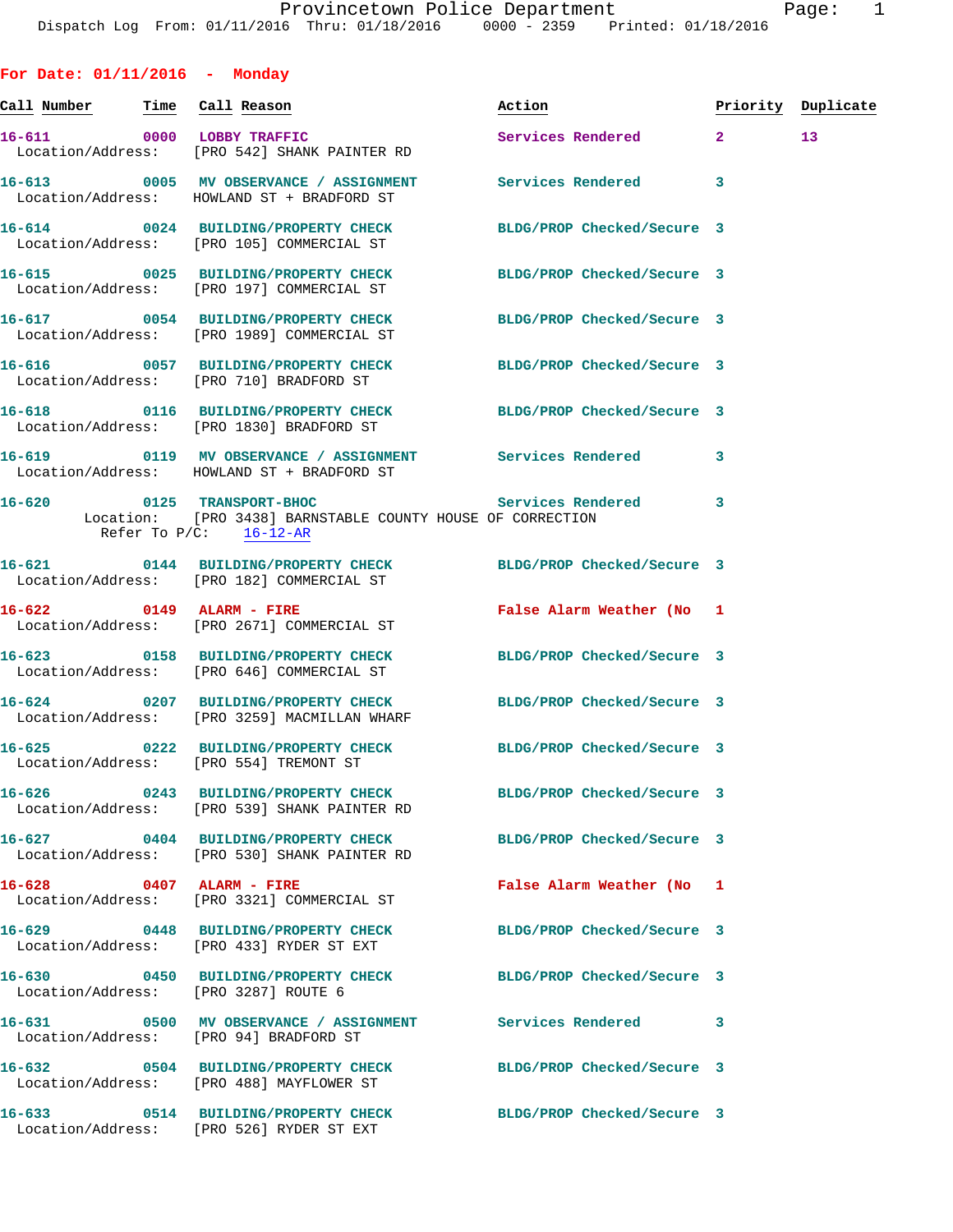|                                                                           | 16-634 0525 BUILDING/PROPERTY CHECK<br>Location/Address: [PRO 306] COMMERCIAL ST                             | BLDG/PROP Checked/Secure 3 |                         |
|---------------------------------------------------------------------------|--------------------------------------------------------------------------------------------------------------|----------------------------|-------------------------|
|                                                                           | 16-636 0532 PARK, WALK & TALK<br>Location/Address: [PRO 516] RACE POINT RD                                   | Services Rendered          | $\mathbf{2}$            |
|                                                                           | 16-635      0534   MV OBSERVANCE / ASSIGNMENT       Services Rendered<br>Location/Address:   ROUTE 6         |                            | 3                       |
|                                                                           | 16-637 0558 BUILDING/PROPERTY CHECK<br>Location/Address: [PRO 2898] JEROME SMITH RD                          | Services Rendered          | 3                       |
| 16-638 0605 911 GENERAL                                                   | Location/Address: [PRO 542] SHANK PAINTER RD                                                                 | Services Rendered          | 1                       |
| Location/Address: [PRO 2521] ROUTE 6                                      | 16-639 		 0752 MV OBSERVANCE / ASSIGNMENT Services Rendered                                                  |                            | 3                       |
| 16-640 0820 SERVICE CALL/SCHOOL<br>Location/Address: [PRO 569] WINSLOW ST |                                                                                                              | Services Rendered          | $\overline{\mathbf{3}}$ |
| 16-751 0906 ANIMAL CALL                                                   | Location/Address: [PRO 2580] ROUTE 6                                                                         | <b>FOLLOW UP</b>           | $\mathbf{2}$            |
|                                                                           | 16-641 0914 BUILDING/PROPERTY CHECK BLDG/PROP Checked/Secure 3<br>Location/Address: [PRO 3033] COMMERCIAL ST |                            |                         |
|                                                                           | 16-642 1018 BUILDING/PROPERTY CHECK<br>Location/Address: [PRO 2898] JEROME SMITH RD                          | BLDG/PROP Checked/Secure 3 |                         |
|                                                                           | 16-643 1026 MV OBSERVANCE / ASSIGNMENT<br>Location/Address: HOWLAND ST + HARRY KEMP WAY                      | No Action Required 3       |                         |
| Location/Address: SHANK PAINTER RD                                        | 16-644 1031 MEDICAL EMERGENCY/D.O.T.                                                                         | Transported to Hospital 1  |                         |
|                                                                           | 16-646 1059 BUILDING/PROPERTY CHECK<br>Location/Address: [PRO 2483] COMMERCIAL ST                            | BLDG/PROP Checked/Secure 3 |                         |
|                                                                           | 16-647 1127 BUILDING/PROPERTY CHECK<br>Location/Address: [PRO 3430] COMMERCIAL ST                            | BLDG/PROP Checked/Secure 3 |                         |
|                                                                           | 16-648 1134 MV OBSERVANCE / ASSIGNMENT<br>Location/Address: BRADFORD ST + STANDISH ST                        | Services Rendered 3        |                         |
| 16-649 1147 TRESPASS<br>Location/Address: [PRO 639] CENTER ST             |                                                                                                              | Services Rendered          | $\mathbf{2}$            |
| 16-650 1149 MV STOP                                                       | Location/Address: [PRO 2577] BRADFORD ST                                                                     | <b>VERBAL WARNING</b>      | 3                       |
| 16-651 1212 ALARM - TESTING                                               | Location/Address: [PRO 3420] JOHNSON ST                                                                      | Services Rendered          | 1                       |
|                                                                           | 16-652 1337 BUILDING/PROPERTY CHECK<br>Location/Address: [PRO 1646] WINSLOW ST                               | BLDG/PROP Checked/Secure 3 |                         |
| 16-653 1345 ALARM - GENERAL<br>Location/Address: [PRO 1616] BANGS ST      |                                                                                                              | False Alarm Weather (No    | $\mathbf{1}$            |
| 16-657 1500 PARK, WALK & TALK<br>Location/Address: [PRO 569] WINSLOW ST   |                                                                                                              | No Action Required         | $\mathbf{2}$            |
| 16-658 1515 BAR CHECK                                                     | Location/Address: [PRO 399] COMMERCIAL ST                                                                    | Services Rendered          | 2                       |
|                                                                           | 16-659 1516 BUILDING/PROPERTY CHECK<br>Location/Address: [PRO 1638] COMMERCIAL ST                            | BLDG/PROP Checked/Secure 3 |                         |

**16-661 1602 MV OBSERVANCE / ASSIGNMENT Services Rendered 3**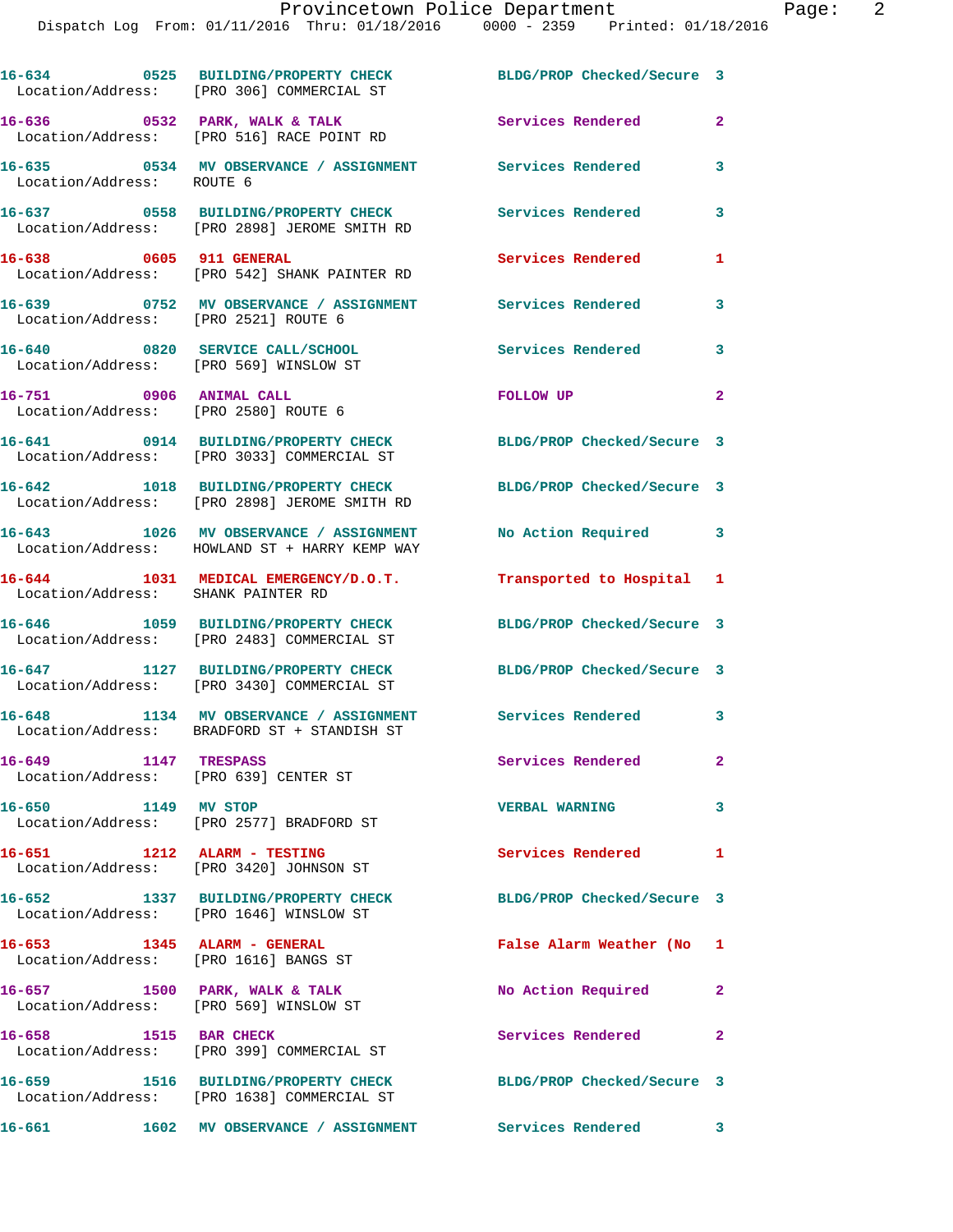|                                         | Provincetown Police Department                                                                          |                            |              |
|-----------------------------------------|---------------------------------------------------------------------------------------------------------|----------------------------|--------------|
|                                         | Dispatch Log From: 01/11/2016 Thru: 01/18/2016 0000 - 2359 Printed: 01/18/2016                          |                            |              |
|                                         | Location/Address: [PRO 525] COMMERCIAL ST                                                               |                            |              |
|                                         | 16-662 1700 BUILDING/PROPERTY CHECK Services Rendered<br>Location/Address: [PRO 526] RYDER ST EXT       |                            | 3            |
|                                         | 16-663 1717 MV OBSERVANCE / ASSIGNMENT Services Rendered<br>Location/Address: [PRO 2206] COMMERCIAL ST  |                            | 3            |
|                                         | 16-664 1908 BUILDING/PROPERTY CHECK<br>Location/Address: [PRO 182] COMMERCIAL ST                        | BLDG/PROP Checked/Secure 3 |              |
|                                         | 16-665 1928 BUILDING/PROPERTY CHECK Services Rendered<br>Location/Address: [PRO 75] CAPTAIN BERTIES WAY |                            | 3            |
| Location/Address: SHANK PAINTER RD      | 16-666 1931 MV OBSERVANCE / ASSIGNMENT Services Rendered                                                |                            | 3            |
|                                         | 16-667 1952 911 GENERAL-TTY TEST CALL<br>Location/Address: [PRO 542] SHANK PAINTER RD                   | <b>Services Rendered</b>   | 1            |
|                                         | 16-668 1957 BUILDING/PROPERTY CHECK<br>Location/Address: [PRO 3259] MACMILLAN WHARF                     | BLDG/PROP Checked/Secure 3 |              |
|                                         | 16-669 2149 BUILDING/PROPERTY CHECK<br>Location/Address: [PRO 1778] SHANK PAINTER RD                    | BLDG/PROP Checked/Secure 3 |              |
|                                         | 16-670 2214 BUILDING/PROPERTY CHECK<br>Location/Address: [PRO 1778] SHANK PAINTER RD                    | BLDG/PROP Checked/Secure 3 |              |
| 16-671 2239 HAZARDS                     | Location/Address: RYDER ST + BRADFORD ST                                                                | Services Rendered          | $\mathbf{2}$ |
|                                         | 16-672 2325 BUILDING/PROPERTY CHECK<br>Location/Address: [PRO 175] COMMERCIAL ST                        | BLDG/PROP Checked/Secure 3 |              |
| Location/Address: [PRO 554] TREMONT ST  | 16-673 2340 BUILDING/PROPERTY CHECK                                                                     | BLDG/PROP Checked/Secure 3 |              |
|                                         | 16-674 2342 MV OBSERVANCE / ASSIGNMENT Services Rendered<br>Location/Address: BRADFORD ST + HOWLAND ST  |                            | 3            |
| 16-675<br>Location/Address:             | 2348 MV OBSERVANCE / ASSIGNMENT Services Rendered<br>SHANK PAINTER RD + ROUTE 6                         |                            | 3            |
| For Date: $01/12/2016$ -                | Tuesday                                                                                                 |                            |              |
| $16 - 676$<br>0007<br>Location/Address: | <b>BUILDING/PROPERTY CHECK</b><br>[PRO 1638] COMMERCIAL ST                                              | BLDG/PROP Checked/Secure 3 |              |

**16-677 0012 MEDICAL EMERGENCY Transported to Hospital 1**  Location/Address: BRADFORD ST + STANDISH ST Refer To Field Int: 16-2-FI

**16-678 0052 BUILDING/PROPERTY CHECK Services Rendered 3**  Location/Address: [PRO 3259] MACMILLAN WHARF

**16-679 0105 BUILDING/PROPERTY CHECK BLDG/PROP Checked/Secure 3**  Location/Address: [PRO 1886] BRADFORD ST

**16-680 0130 BUILDING/PROPERTY CHECK BLDG/PROP Checked/Secure 3**  Location/Address: [PRO 3609] COMMERCIAL ST

**16-681 0147 BY-LAW VIOLATION VERBAL WARNING 2**  Location/Address: RYDER ST + BRADFORD ST

**16-682 0212 MV OBSERVANCE / ASSIGNMENT Services Rendered 3**  Location/Address: BRADFORD ST + RYDER ST

Location/Address: [PRO 440] HARRY KEMP WAY

**16-684 0339 BUILDING/PROPERTY CHECK BLDG/PROP Checked/Secure 3**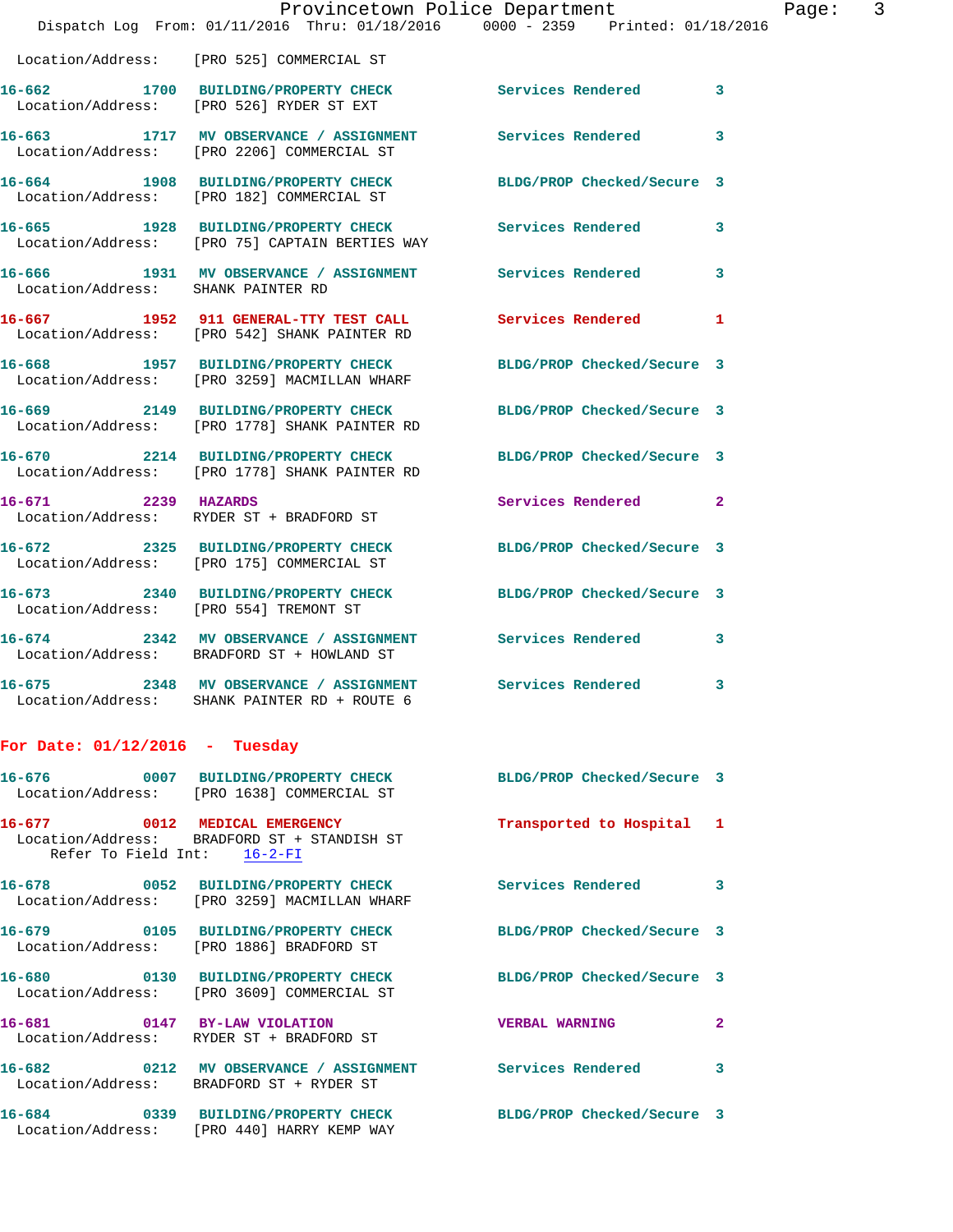|                       | 16-683 0341 BUILDING/PROPERTY CHECK<br>Location/Address: [PRO 1646] WINSLOW ST                              | BLDG/PROP Checked/Secure 3 |              |
|-----------------------|-------------------------------------------------------------------------------------------------------------|----------------------------|--------------|
|                       | 16-685 0430 BUILDING/PROPERTY CHECK<br>Location/Address: [PRO 379] COMMERCIAL ST                            | BLDG/PROP Checked/Secure 3 |              |
|                       | 16-686 0519 BUILDING/PROPERTY CHECK<br>Location/Address: [PRO 2977] COMMERCIAL ST                           | Services Rendered          | 3            |
|                       | 16-687 0549 LOBBY TRAFFIC<br>Location/Address: [PRO 542] SHANK PAINTER RD                                   | Services Rendered 2        | 16           |
|                       | 16-688 0601 BUILDING/PROPERTY CHECK Services Rendered<br>Location/Address: [PRO 106] COMMERCIAL ST          |                            | 3            |
|                       | 16-689 0743 ASSIST AGENCY/WATER DEPT<br>Location/Address: [PRO 781] CAPTAIN BERTIES WAY                     | Taken/Referred to Other    | 3            |
|                       | 16-690 0750 LIFT ASSIST<br>Location/Address: [PRO 781] CAPTAIN BERTIES WAY                                  | Services Rendered          | 1            |
| 16-691 0810 SCHOOL    | Location/Address: [PRO 569] WINSLOW ST                                                                      | Services Rendered 3        |              |
|                       | 16-695 0915 FOLLOW UP<br>Location/Address: [PRO 542] SHANK PAINTER RD                                       | SPOKEN TO                  | $\mathbf{2}$ |
|                       | 16-692 0916 MEDICAL EMERGENCY<br>Location/Address: [PRO 3222] ALDEN ST                                      | Transported to Hospital 1  |              |
|                       | 16-694 0929 FOLLOW UP<br>Location/Address: [PRO 542] SHANK PAINTER RD                                       | SPOKEN TO                  | $\mathbf{2}$ |
|                       | 16-696 0936 BUILDING/PROPERTY CHECK                                                                         | BLDG/PROP Checked/Secure 3 |              |
|                       | Location/Address: [PRO 447] JEROME SMITH RD<br>16-697 0949 FOLLOW UP                                        | SPOKEN TO                  | $\mathbf{2}$ |
|                       | Location/Address: [PRO 564] BAYBERRY AVE<br>16-698 1023 HAZARDS                                             | Taken/Referred to Other    | 2            |
|                       | Location/Address: MAYFLOWER AVE + ROUTE 6<br>16-699 1041 MEDICAL EMERGENCY                                  | Transported to Hospital 1  |              |
|                       | Location/Address: [PRO 440] HARRY KEMP WAY                                                                  |                            |              |
| 16-701                | 1132 HAZARDS<br>Location/Address: [PRO 1477] FRANKLIN ST                                                    | Taken/Referred to Other 2  |              |
|                       | 16-702 1227 BLOOD PRESSURE CHECK<br>Location/Address: [PRO 1892] SHANK PAINTER RD                           | Transported to Hospital 1  |              |
|                       | 16-704 1322 BUILDING/PROPERTY CHECK<br>Location/Address: [PRO 2206] COMMERCIAL ST                           | BLDG/PROP Checked/Secure 3 |              |
|                       | 16-705 1335 COMPLAINT<br>Location/Address: [PRO 638] COMMERCIAL ST                                          | SPOKEN TO                  | 3            |
|                       | 16-706 1344 MV OBSERVANCE / ASSIGNMENT No Action Required<br>Location/Address: BRADFORD ST + HIGH POLE HILL |                            | 3            |
|                       | 16-707 1353 ABANDONED 911<br>Location/Address: [PRO 1723] WINTHROP ST                                       | Services Rendered          | 1            |
|                       | 16-708 1403 BUILDING/PROPERTY CHECK<br>Location/Address: [PRO 16] BRADFORD ST                               | BLDG/PROP Checked/Secure 3 |              |
| 16-709 1418 FOLLOW UP | Location/Address: [PRO 671] ALDEN ST                                                                        | SPOKEN TO                  | $\mathbf{2}$ |
| 16-710                | 1503 MEDICAL EMERGENCY/FALL                                                                                 | Transported to Hospital 1  |              |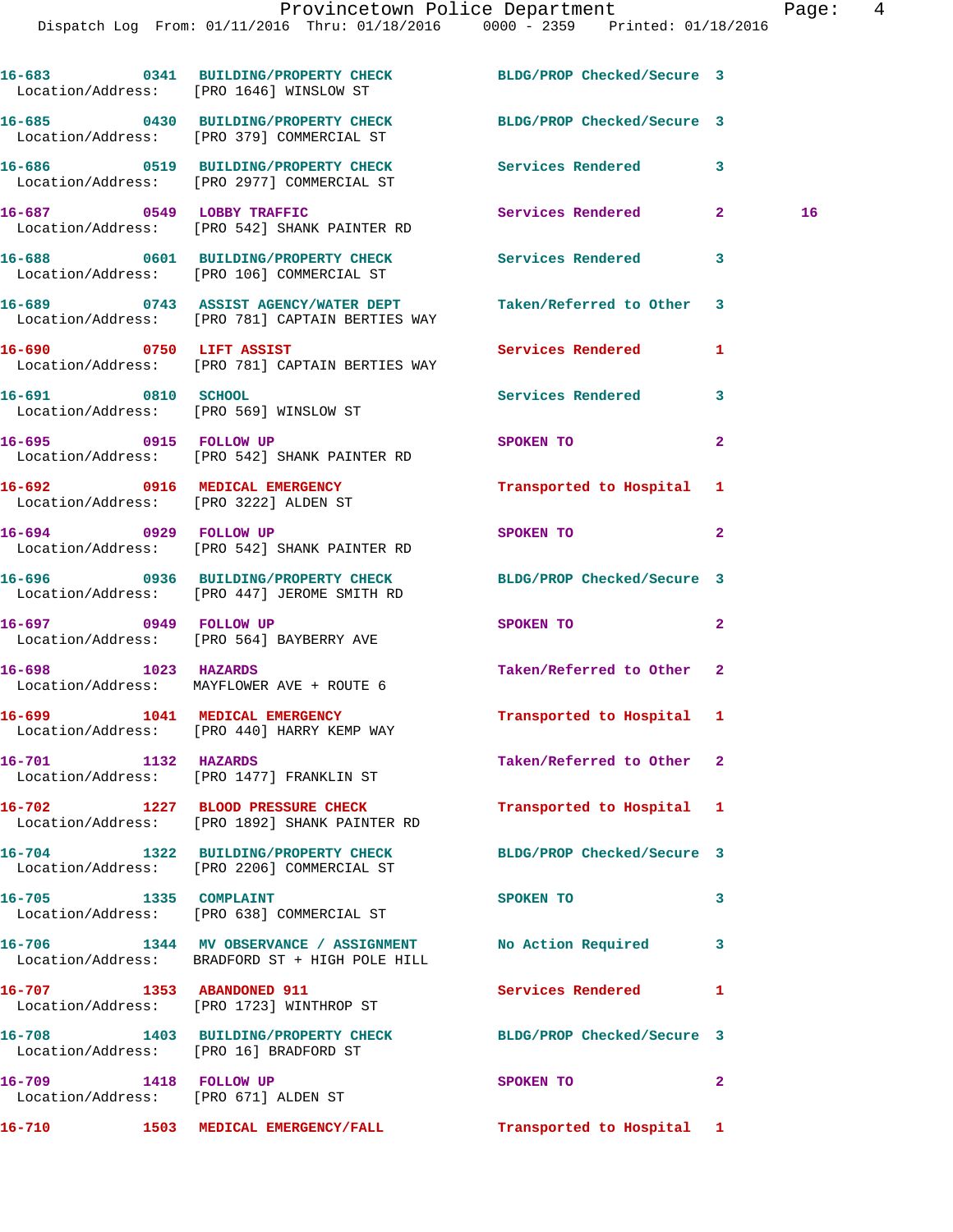|                                      | Provincetown Police Department<br>Dispatch Log From: 01/11/2016 Thru: 01/18/2016 0000 - 2359 Printed: 01/18/2016 |                   | Pag                 |
|--------------------------------------|------------------------------------------------------------------------------------------------------------------|-------------------|---------------------|
|                                      |                                                                                                                  |                   |                     |
|                                      | Location/Address: OLD ANN PAGE WAY                                                                               |                   |                     |
|                                      | 16-711 1516 BAR CHECK BLDG/PROP Checked/Secure 2<br>Location/Address: [PRO 399] COMMERCIAL ST                    |                   |                     |
|                                      | 16-712 1517 BUILDING/PROPERTY CHECK BLDG/PROP Checked/Secure 3<br>Location/Address: [PRO 1638] COMMERCIAL ST     |                   |                     |
|                                      | 16-717 1608 ASSIST AGENCY / MUTUAL AID Services Rendered<br>Location/Address: [PRO 1892] SHANK PAINTER RD        |                   | 3                   |
|                                      | 16-716 1610 MV OBSERVANCE / ASSIGNMENT Services Rendered<br>Location/Address: STANDISH ST + BRADFORD ST          |                   | 3                   |
|                                      | 16-718 1620 MV OBSERVANCE / ASSIGNMENT<br>Location/Address: [PRO 3430] COMMERCIAL ST                             | Services Rendered | 3                   |
|                                      | 16-719 1700 BUILDING/PROPERTY CHECK BLDG/PROP Checked/Secure 3<br>Location/Address: [PRO 1638] COMMERCIAL ST     |                   |                     |
|                                      | 16-720 1703 BUILDING/PROPERTY CHECK Services Rendered<br>Location/Address: [PRO 526] RYDER ST EXT                |                   | 3                   |
|                                      | 16-721 1751 PARK, WALK & TALK<br>Location/Address: [PRO 175] COMMERCIAL ST                                       | Services Rendered | $\mathbf{2}$        |
|                                      | 16-722 1812 BUILDING/PROPERTY CHECK BLDG/PROP Checked/Secure 3<br>Location/Address: [PRO 175] COMMERCIAL ST      |                   |                     |
|                                      | 16-723 1825 ASSIST AGENCY / MUTUAL AID<br>Location/Address: [PRO 542] SHANK PAINTER RD                           | SPOKEN TO         | 3                   |
|                                      | 16-724 1943 BUILDING/PROPERTY CHECK BLDG/PROP Checked/Secure 3<br>Location/Address: [PRO 444] HIGH POLE HILL     |                   |                     |
|                                      | 16-725 2001 SUSPICIOUS ACTIVITY Services Rendered<br>Location/Address: [PRO 1327] COMMERCIAL ST                  |                   | $\mathbf{2}$        |
| Location/Address: [PRO 3287] ROUTE 6 | 16-726 2006 BUILDING/PROPERTY CHECK BLDG/PROP Checked/Secure 3                                                   |                   |                     |
|                                      | 16-727 2149 BUILDING/PROPERTY CHECK BLDG/PROP Checked/Secure 3<br>Location/Address: [PRO 1778] SHANK PAINTER RD  |                   |                     |
|                                      | 16-728 2339 MV OBSERVANCE / ASSIGNMENT Services Rendered<br>Location/Address: [PRO 3231] BRADFORD ST             |                   | 3                   |
| For Date: $01/13/2016$ - Wednesday   |                                                                                                                  |                   |                     |
|                                      | 16-729 0002 BUILDING/PROPERTY CHECK BLDG/PROP Checked/Secure 3<br>Location/Address: [PRO 519] RACE POINT RD      |                   |                     |
|                                      | 16-730 0005 BUILDING/PROPERTY CHECK BLDG/PROP Checked/Secure 3<br>Location/Address: [PRO 433] RYDER ST EXT       |                   |                     |
|                                      | 16-731 0006 INFO SERVICES - LOBBY<br>Location/Address: [PRO 542] SHANK PAINTER RD                                | Services Rendered | $\mathbf{2}$<br>- 6 |
|                                      | 16-732 0022 MV OBSERVANCE / ASSIGNMENT No Action Required<br>Location/Address: [PRO 2577] BRADFORD ST            |                   | 3                   |
|                                      | 16-733 0040 BUILDING/PROPERTY CHECK BLDG/PROP Checked/Secure 3<br>Location/Address: [PRO 710] BRADFORD ST        |                   |                     |
|                                      | 16-734 0049 MV OBSERVANCE / ASSIGNMENT Services Rendered<br>Location/Address: HOWLAND ST + BRADFORD ST           |                   | 3                   |
| 16-735                               | 0117 BUILDING/PROPERTY CHECK BLDG/PROP Checked/Secure 3<br>Location/Address: [PRO 1989] COMMERCIAL ST            |                   |                     |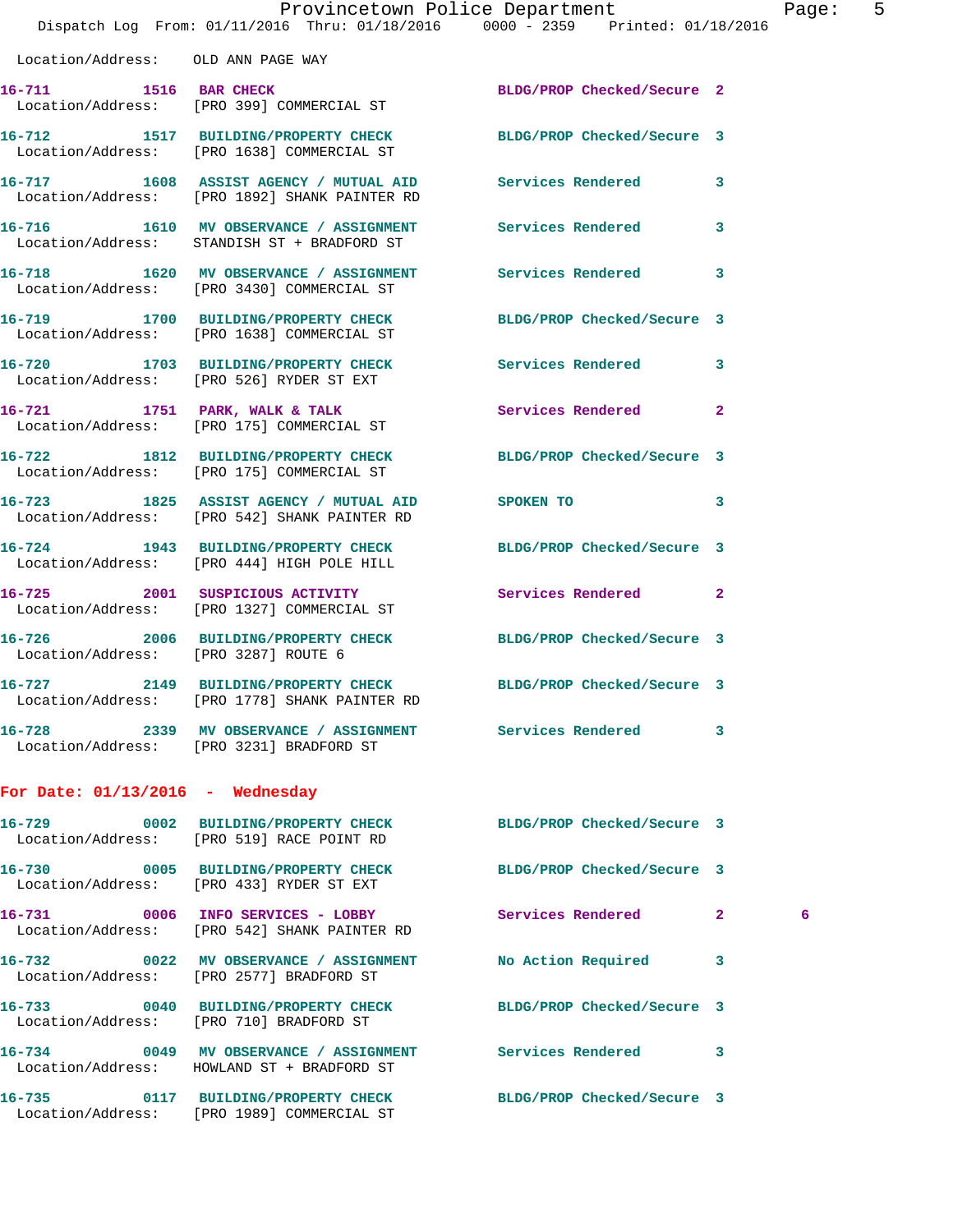Location/Address: [PRO 182] COMMERCIAL ST **16-740 0225 BUILDING/PROPERTY CHECK BLDG/PROP Checked/Secure 3**  Location/Address: [PRO 175] COMMERCIAL ST **16-741 0303 BUILDING/PROPERTY CHECK BLDG/PROP Checked/Secure 3**  Location/Address: [PRO 545] SHANK PAINTER RD

**16-739 0210 BUILDING/PROPERTY CHECK BLDG/PROP Checked/Secure 3** 

**16-742 0421 BUILDING/PROPERTY CHECK BLDG/PROP Checked/Secure 3**  Location/Address: [PRO 444] HIGH POLE HILL

Location/Address: [PRO 75] CAPTAIN BERTIES WAY

Location/Address: [PRO 2483] COMMERCIAL ST

**16-748 0817 BUILDING/PROPERTY CHECK BLDG/PROP Checked/Secure 3**  Location/Address: [PRO 2520] PRINCE ST

Location/Address: [PRO 3287] ROUTE 6

Location/Address: [PRO 2521] ROUTE 6

Location/Address: [PRO 2513] ROUTE 6

**16-744 0547 BUILDING/PROPERTY CHECK BLDG/PROP Checked/Secure 3**  Location/Address: [PRO 530] SHANK PAINTER RD

**16-745 0557 BUILDING/PROPERTY CHECK BLDG/PROP Checked/Secure 3**  Location/Address: [PRO 2977] COMMERCIAL ST

**16-746 0746 BUILDING/PROPERTY CHECK Services Rendered 3**  Location/Address: [PRO 2483] COMMERCIAL ST

Location/Address: [PRO 569] WINSLOW ST

Location/Address: [PRO 447] JEROME SMITH RD

**16-750 0853 ANIMAL ENCOUNTERS/PAST OCCURED Services Rendered 2**  Location/Address: [PRO 2580] ROUTE 6

Location/Address: [PRO 3321] COMMERCIAL ST

**16-753 0915 MV COMPLAINT SPOKEN TO 2**  Location/Address: [PRO 542] SHANK PAINTER RD

**16-755 0947 MV OBSERVANCE / ASSIGNMENT No Action Required 3**  Location/Address: HOWLAND ST + HARRY KEMP WAY

**16-756 0953 BUILDING/PROPERTY CHECK BLDG/PROP Checked/Secure 3**  Location/Address: [PRO 2490] PROVINCELANDS RD

**16-757 0958 MV OBSERVANCE / ASSIGNMENT Services Rendered 3** 

**16-759 1016 RESIDENTIAL BURGLAR False Alarm 1**  Location/Address: [PRO 1423] PLEASANT ST

**16-760 1041 BUILDING/PROPERTY CHECK BLDG/PROP Checked/Secure 3**  Location/Address: [PRO 447] JEROME SMITH RD

**16-761 1044 MV OBSERVANCE / ASSIGNMENT No Action Required 3**  Location/Address: JEROME SMITH RD + SHANK PAINTER RD

**16-743 0519 BUILDING/PROPERTY CHECK BLDG/PROP Checked/Secure 3** 

**16-747 0813 SCHOOL Services Rendered 3** 

**16-749 0839 BUILDING/PROPERTY CHECK BLDG/PROP Checked/Secure 3** 

**16-752 0908 ALARM - FIRE False Alarm Weather (No 1** 

**16-754 0945 BUILDING/PROPERTY CHECK BLDG/PROP Checked/Secure 3** 

**16-758 1016 MV STOP VERBAL WARNING 3**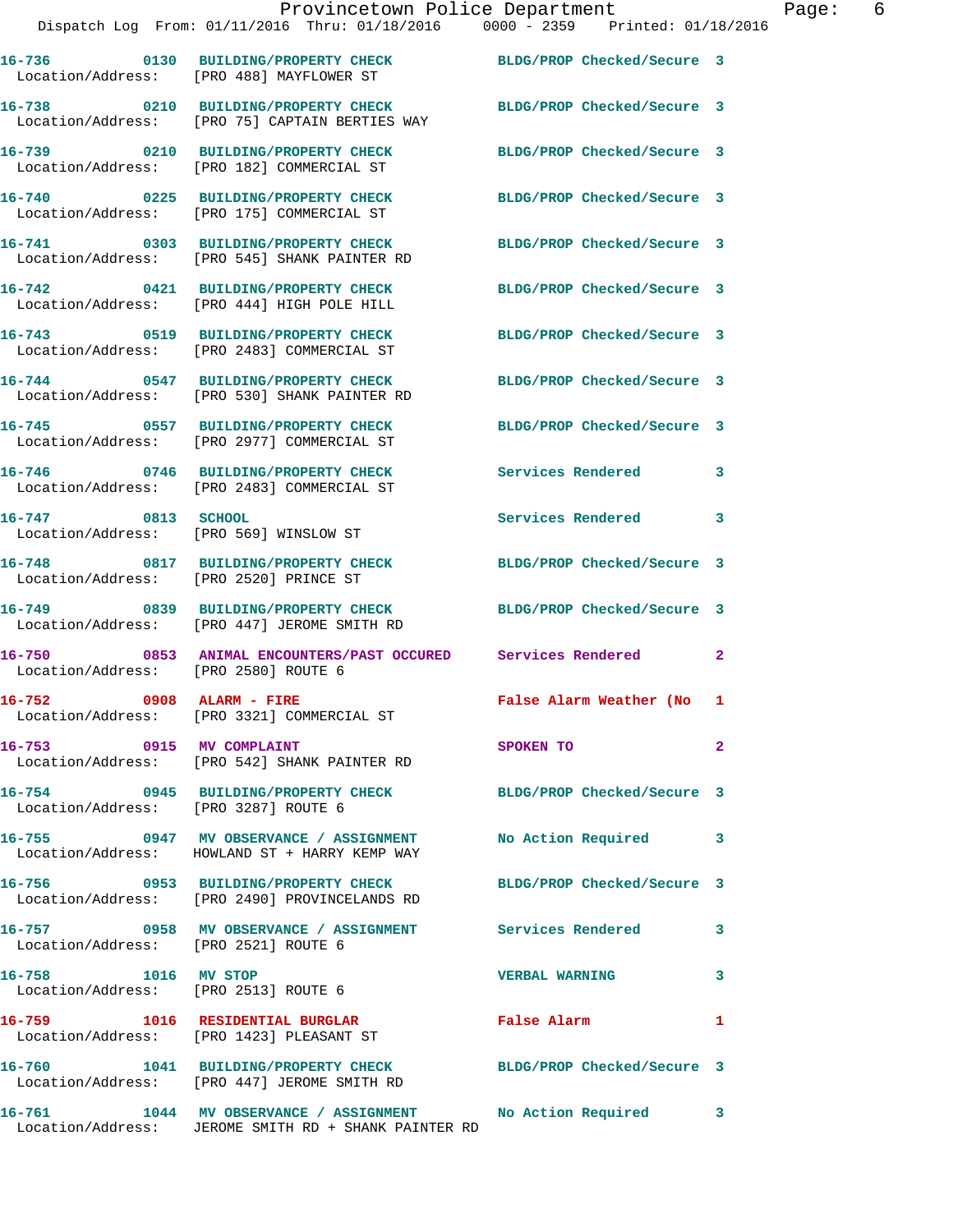| 16-787                   | 2104 BUILDING/PROPERTY CHECK                                                                            | BLDG/PROP Checked/Secure 3 |                |
|--------------------------|---------------------------------------------------------------------------------------------------------|----------------------------|----------------|
|                          | 16-785 1939 SERVE WARRANT<br>Location/Address: [PRO 3670] SHANK PAINTER RD<br>Refer To Arrest: 16-13-AR | Arrest(s) Made             | 3              |
| 16-784 1822 COMPLAINT    | Location/Address: [PRO 3550] PILGRIM HEIGHTS RD                                                         | <b>Services Rendered</b>   | 3              |
|                          | 16-783 1812 PARK, WALK & TALK<br>Location/Address: [PRO 569] WINSLOW ST                                 | Services Rendered          | $\overline{a}$ |
|                          | 16-782 1807 BUILDING/PROPERTY CHECK<br>Location/Address: [PRO 2977] COMMERCIAL ST                       | <b>Services Rendered</b>   | 3              |
|                          | 16-781 1736 PARK, WALK & TALK<br>Location/Address: [PRO 356] COMMERCIAL ST                              | Services Rendered          | 2              |
|                          | 16-780 1719 BUILDING/PROPERTY CHECK<br>Location/Address: [PRO 444] HIGH POLE HILL                       | BLDG/PROP Checked/Secure 3 |                |
|                          | 16-779 1633 BUILDING/PROPERTY CHECK<br>Location/Address: [PRO 521] ROUTE 6                              | BLDG/PROP Checked/Secure 3 |                |
| 16-778                   | 1611 MV OBSERVANCE / ASSIGNMENT Services Rendered<br>Location/Address: HARRY KEMP WAY + AUNT SUKEYS WAY |                            | 3              |
|                          | 16-777 1544 BUILDING/PROPERTY CHECK<br>Location/Address: [PRO 3033] COMMERCIAL ST                       | BLDG/PROP Checked/Secure 3 |                |
|                          | 16-776 1540 MV OBSERVANCE / ASSIGNMENT<br>Location/Address: [PRO 3430] COMMERCIAL ST                    | Services Rendered          | 3              |
|                          | 16-775 1538 BUILDING/PROPERTY CHECK<br>Location/Address: [PRO 3430] COMMERCIAL ST                       | Services Rendered          | 3              |
|                          | 16-773 1502 SERVICE CALL/SCHOOL<br>Location/Address: [PRO 569] WINSLOW ST                               | Services Rendered          | 3              |
| 16-772 1417 MEDICAL EVAL | Location/Address: [PRO 2233] COMMERCIAL ST                                                              | Services Rendered          | 1              |
|                          | 16-771 1320 MV OBSERVANCE / ASSIGNMENT<br>Location/Address: SHANK PAINTER RD + JEROME SMITH RD          | Services Rendered          | 3              |
| 16-770                   | 1317 MV OBSERVANCE / ASSIGNMENT<br>Location/Address: HOWLAND ST + HARRY KEMP WAY                        | No Action Required         | 3              |
|                          | 16-769 1300 MV OBSERVANCE / ASSIGNMENT<br>Location/Address: [PRO 2489] BRADFORD ST                      | Services Rendered          | 3              |
|                          | Location/Address: [PRO 2513] ROUTE 6<br>16-768 1148 GENERAL INFO                                        | Services Rendered          | 3              |
|                          | Location/Address: [PRO 3296] SHANK PAINTER RD<br>16-767 1136 MV OBSERVANCE / ASSIGNMENT                 | Services Rendered          | 3              |
| 16-766 1128 PET BIN      | Location/Address: [PRO 105] COMMERCIAL ST                                                               | Services Rendered          | $\mathbf{2}$   |
|                          | 16-765 1124 PARK, WALK & TALK                                                                           | Services Rendered          | 2              |
| 16-764 1110 SCHOOL       | Location/Address: [PRO 569] WINSLOW ST                                                                  | Services Rendered          | 3              |
|                          | 16-763 1107 BUILDING/PROPERTY CHECK<br>Location/Address: [PRO 1638] COMMERCIAL ST                       | BLDG/PROP Checked/Secure 3 |                |
|                          | 16-762 1101 PARK, WALK & TALK<br>Location/Address: [PRO 537] SHANK PAINTER RD                           | Services Rendered          | $\overline{2}$ |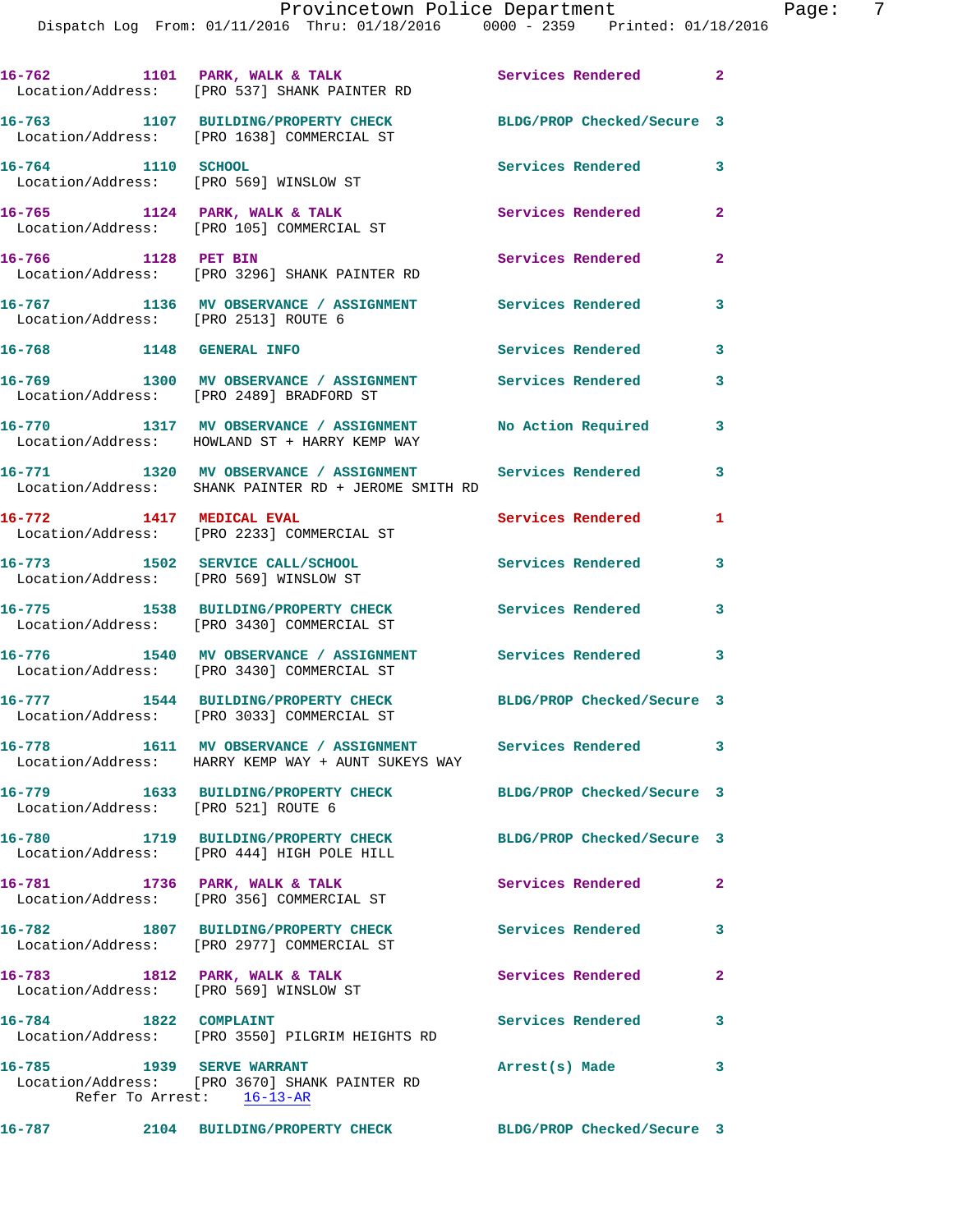|                                                                                     |                              | Provincetown Police Department<br>Dispatch Log From: 01/11/2016 Thru: 01/18/2016 0000 - 2359 Printed: 01/18/2016 |                            |                            | Pag                          |
|-------------------------------------------------------------------------------------|------------------------------|------------------------------------------------------------------------------------------------------------------|----------------------------|----------------------------|------------------------------|
| Location/Address: [PRO 447] JEROME SMITH RD                                         |                              |                                                                                                                  |                            |                            |                              |
| Location/Address: [PRO 2489] BRADFORD ST                                            |                              | 16-786 2105 BUILDING/PROPERTY CHECK Services Rendered                                                            |                            |                            | 3                            |
| Location/Address: [PRO 2513] ROUTE 6                                                |                              | 16-788 2112 MV OBSERVANCE / ASSIGNMENT Services Rendered                                                         |                            |                            | 3                            |
| 16-789 2114 MV STOP<br>Location/Address: [PRO 94] BRADFORD ST                       |                              |                                                                                                                  | <b>VERBAL WARNING</b>      |                            | 3                            |
| Location/Address: [PRO 2499] RACE POINT RD                                          |                              | 16-790 2143 ASSIST CITIZEN/WELL BEING Services Rendered                                                          |                            |                            | 3                            |
|                                                                                     |                              | 16-791 2158 BUILDING/PROPERTY CHECK BLDG/PROP Checked/Secure 3<br>Location/Address: [PRO 1778] SHANK PAINTER RD  |                            |                            |                              |
| Location/Address: ROUTE 6 + SNAIL RD                                                |                              | 16-792 2337 MV OBSERVANCE / ASSIGNMENT Services Rendered                                                         |                            |                            | 3                            |
| 16-793 2343 SERVICE CALL<br>Location/Address: [PRO 542] SHANK PAINTER RD            |                              |                                                                                                                  | Could Not Locate           |                            | 3                            |
| Location/Address: [PRO 440] HARRY KEMP WAY                                          |                              | 16-794 2357 BUILDING/PROPERTY CHECK BLDG/PROP Checked/Secure 3                                                   |                            |                            |                              |
| For Date: $01/14/2016$ - Thursday                                                   |                              |                                                                                                                  |                            |                            |                              |
| 16-795 0023 MV STOP<br>Location/Address: [PRO 2519] ROUTE 6                         |                              |                                                                                                                  | <b>VERBAL WARNING</b>      |                            | 3                            |
| 16-797 0048 BAR CHECK<br>Location/Address: [PRO 484] MASONIC PL                     |                              |                                                                                                                  | Services Rendered          |                            | $\overline{a}$               |
| Location/Address: [PRO 710] BRADFORD ST                                             |                              | 16-798 0051 BUILDING/PROPERTY CHECK BLDG/PROP Checked/Secure 3                                                   |                            |                            |                              |
| Location/Address: BRADFORD ST + HOWLAND ST                                          |                              | 16-799 0058 MV OBSERVANCE / ASSIGNMENT Services Rendered 3                                                       |                            |                            |                              |
| $16 - 800$<br>Location/Address: [PRO 542] SHANK PAINTER RD                          | 0100                         | INFO SERVICES - LOBBY Services Rendered                                                                          |                            |                            | $\overline{\mathbf{2}}$<br>8 |
|                                                                                     |                              | 16-801 0148 BUILDING/PROPERTY CHECK<br>Location/Address: [PRO 433] RYDER ST EXT                                  |                            | BLDG/PROP Checked/Secure 3 |                              |
| Location/Address: [PRO 519] RACE POINT RD                                           |                              | 16-802 0223 BUILDING/PROPERTY CHECK                                                                              |                            | BLDG/PROP Checked/Secure 3 |                              |
| 16-803 0302 BUILDING/PROPERTY CHECK<br>Location/Address: [PRO 545] SHANK PAINTER RD |                              |                                                                                                                  |                            | BLDG/PROP Checked/Secure 3 |                              |
| 16-804 0451 BUILDING/PROPERTY CHECK<br>Location/Address: [PRO 182] COMMERCIAL ST    |                              |                                                                                                                  | BLDG/PROP Checked/Secure 3 |                            |                              |
| 16-805 0456 BUILDING/PROPERTY CHECK<br>Location/Address: [PRO 1830] BRADFORD ST     |                              |                                                                                                                  | <b>Services Rendered</b>   |                            | 3                            |
| 16-806 0505 BUILDING/PROPERTY CHECK<br>Location/Address: [PRO 3259] MACMILLAN WHARF |                              |                                                                                                                  | <b>Services Rendered</b>   |                            | 3                            |
| Location/Address: HOWLAND ST + BRADFORD ST                                          |                              | 16-807 0518 MV OBSERVANCE / ASSIGNMENT Services Rendered                                                         |                            |                            | 3                            |
| Location/Address: [PRO 94] BRADFORD ST                                              |                              | 16-808 0520 MV OBSERVANCE / ASSIGNMENT Services Rendered                                                         |                            |                            | 3                            |
| 16-809                                                                              | 0533 BUILDING/PROPERTY CHECK |                                                                                                                  | BLDG/PROP Checked/Secure 3 |                            |                              |

Location/Address: [PRO 3033] COMMERCIAL ST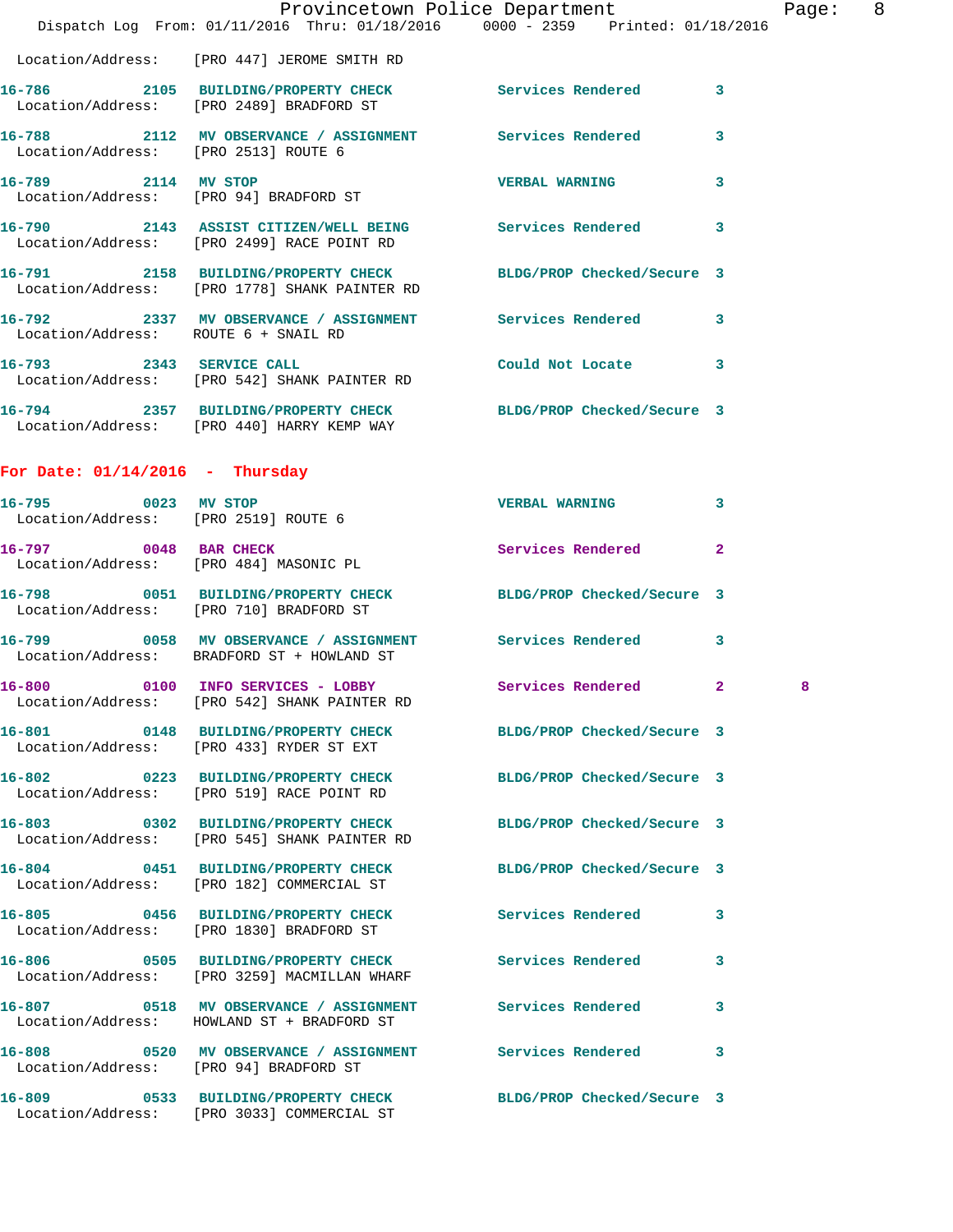|                                        | Provincetown Police Department<br>Dispatch Log From: 01/11/2016 Thru: 01/18/2016 0000 - 2359 Printed: 01/18/2016 |                            |                |
|----------------------------------------|------------------------------------------------------------------------------------------------------------------|----------------------------|----------------|
|                                        | 16-810 0545 BUILDING/PROPERTY CHECK BLDG/PROP Checked/Secure 3<br>Location/Address: [PRO 306] COMMERCIAL ST      |                            |                |
|                                        | 16-811 0601 BUILDING/PROPERTY CHECK BLDG/PROP Checked/Secure 3<br>Location/Address: [PRO 1778] SHANK PAINTER RD  |                            |                |
|                                        | 16-812 0607 BUILDING/PROPERTY CHECK<br>Location/Address: [PRO 3609] COMMERCIAL ST                                | BLDG/PROP Checked/Secure 3 |                |
|                                        | 16-813 0725 BUILDING/PROPERTY CHECK Services Rendered<br>Location/Address: [PRO 2540] RACE POINT RD              |                            | 3              |
|                                        | 16-814 0729 BUILDING/PROPERTY CHECK Services Rendered<br>Location/Address: [PRO 2483] COMMERCIAL ST              |                            | 3              |
| 16-815 0743 COURT                      | Location: [ORL] ORLEANS DISTRICT COURT                                                                           | Services Rendered          | 3              |
|                                        | 16-816 0812 SCHOOL<br>Location/Address: [PRO 569] WINSLOW ST                                                     | <b>Services Rendered</b>   | 3              |
| Location/Address: [PRO 3440] ROUTE 6   | 16-817 0818 MV OBSERVANCE / ASSIGNMENT Services Rendered                                                         |                            | 3              |
| 16-818 0848 MV STOP                    | Location/Address: [PRO 521] ROUTE 6                                                                              | <b>VERBAL WARNING</b>      | 3              |
| 16-819 0939 MV STOP                    | Location/Address: PROVINCELANDS RD + BRADFORD ST EXT                                                             | <b>VERBAL WARNING</b>      | 3              |
|                                        | 16-820 0948 MV OBSERVANCE / ASSIGNMENT<br>Location: RTE 6 AND PROVINCELAND RD                                    | No Action Required         | 3              |
|                                        | 16-821 1049 BUILDING/PROPERTY CHECK<br>Location/Address: [PRO 447] JEROME SMITH RD                               | BLDG/PROP Checked/Secure 3 |                |
|                                        | 16-823 1055 PARK, WALK & TALK 1999 Services Rendered<br>Location/Address: [PRO 488] MAYFLOWER ST                 |                            | $\overline{2}$ |
|                                        | 16-822 1057 BUILDING/PROPERTY CHECK Services Rendered<br>Location/Address: [PRO 2499] RACE POINT RD              |                            | 3              |
| 16-824 1134 FOLLOW UP                  | Location/Address: [PRO 564] BAYBERRY AVE                                                                         | Services Rendered          | $\mathbf{2}$   |
|                                        | 16-825 1209 BUILDING/PROPERTY CHECK Services Rendered<br>Location/Address: [PRO 2206] COMMERCIAL ST              |                            | 3              |
|                                        | 16-826 1231 MEDICAL EMERGENCY<br>Location/Address: [PRO 1892] SHANK PAINTER RD                                   | Services Rendered          | 1              |
| Location/Address: [PRO 16] BRADFORD ST | 16-827 1239 BUILDING/PROPERTY CHECK                                                                              | BLDG/PROP Checked/Secure 3 |                |
|                                        | 16-828 1422 SUSPICIOUS ACTIVITY<br>Location/Address: [PRO 2812] HARRY KEMP WAY                                   | SPOKEN TO                  | $\overline{a}$ |
|                                        | 16-829 1628 BUILDING/PROPERTY CHECK<br>Location/Address: [PRO 3259] MACMILLAN WHARF                              | BLDG/PROP Checked/Secure 3 |                |
|                                        | 16-830 1657 BUILDING/PROPERTY CHECK<br>Location/Address: [PRO 707] BAYBERRY AVE                                  | BLDG/PROP Checked/Secure 3 |                |
|                                        | 16-831 1715 ASSIST CITIZEN<br>Location/Address: ROUTE 6 + HOWLAND ST                                             | Services Rendered          | 3              |
|                                        | 16-832 1724 PARK, WALK & TALK<br>Location/Address: [PRO 488] MAYFLOWER ST                                        | <b>Services Rendered</b>   | $\overline{2}$ |
| 16-833                                 | 1726 MV OBSERVANCE / ASSIGNMENT Services Rendered                                                                |                            | 3              |

Location/Address: HOWLAND ST + HARRY KEMP WAY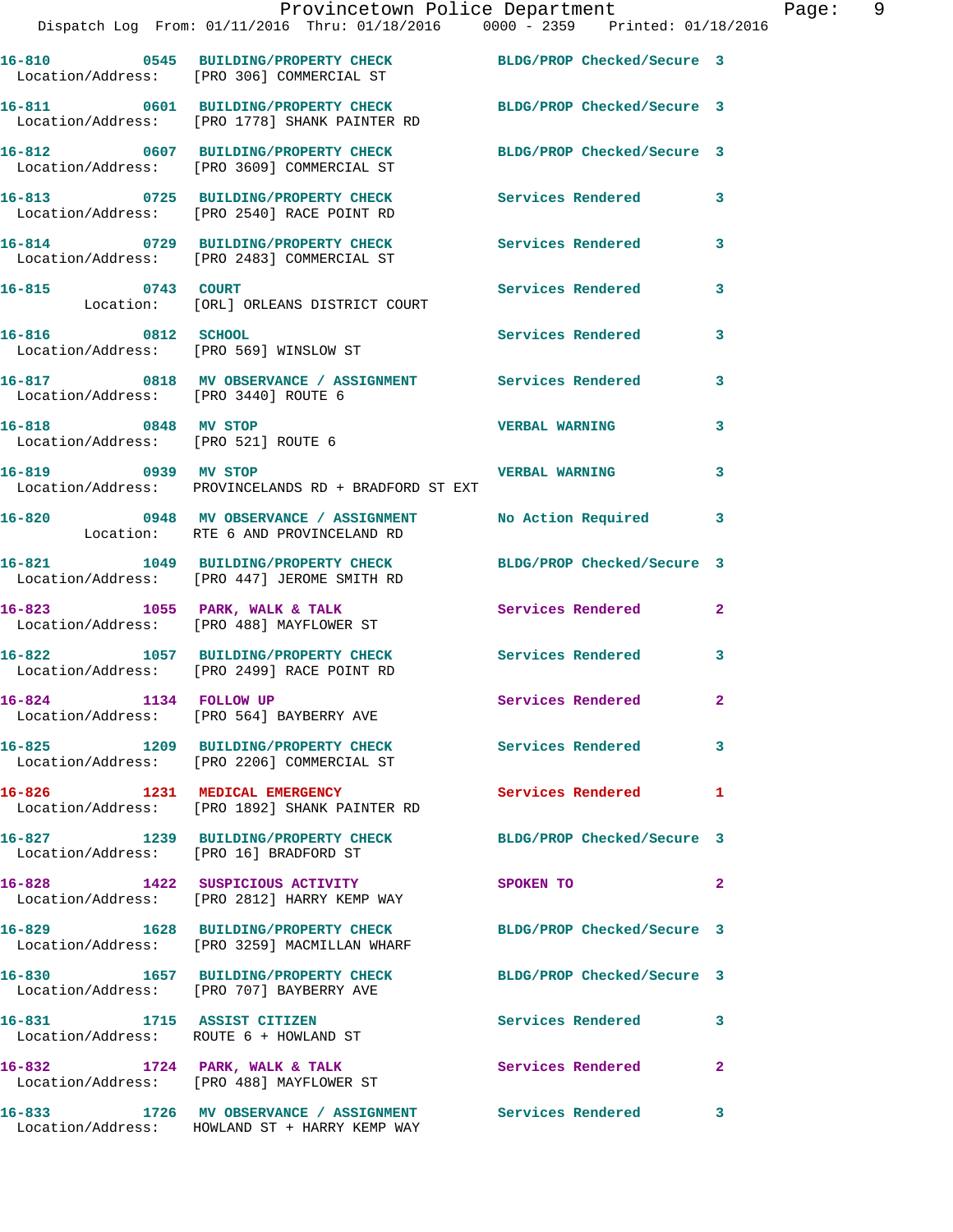| 16-834 1733 MV STOP                                              | Location/Address: HOWLAND ST + ROUTE 6                                                                   | <b>VERBAL WARNING</b>      | $\mathbf{3}$               |
|------------------------------------------------------------------|----------------------------------------------------------------------------------------------------------|----------------------------|----------------------------|
| Location/Address: [PRO 3440] ROUTE 6                             | 16-835 1742 MV OBSERVANCE / ASSIGNMENT Services Rendered 3                                               |                            |                            |
| 1812 BAR CHECK<br>16-837                                         | Location/Address: [PRO 3619] COMMERCIAL ST                                                               | LICENSING/NO ACTION 2      |                            |
| 16-838                                                           | 1818 BUILDING/PROPERTY CHECK<br>Location/Address: [PRO 2490] PROVINCELANDS RD                            | BLDG/PROP Checked/Secure 3 |                            |
| 16-839 1826 TRAFFIC CONTROL<br>Location/Address: RACE POINT RD   |                                                                                                          | SPOKEN TO                  | $\overline{\mathbf{3}}$    |
|                                                                  | 16-840 1921 BUILDING/PROPERTY CHECK<br>Location/Address: [PRO 1830] BRADFORD ST                          | BLDG/PROP Checked/Secure 3 |                            |
| Location/Address: [PRO 16] BRADFORD ST                           | 16-841 1942 BUILDING/PROPERTY CHECK                                                                      | BLDG/PROP Checked/Secure 3 |                            |
| 16-842 2030 MEDICAL EMERGENCY                                    | Location/Address: [PRO 3222] ALDEN ST                                                                    | Services Rendered 1        |                            |
| 16-843                                                           | 2042 BUILDING/PROPERTY CHECK<br>Location/Address: [PRO 1638] COMMERCIAL ST                               | BLDG/PROP Checked/Secure 3 |                            |
| 16-844                                                           | 2058 BUILDING/PROPERTY CHECK<br>Location/Address: [PRO 433] RYDER ST EXT                                 | BLDG/PROP Checked/Secure 3 |                            |
| 16-845 2058 HAZARDS                                              | Location/Address: [PRO 1997] COMMERCIAL ST                                                               | SPOKEN TO                  | $\mathbf{2}$               |
|                                                                  | 16-846 2149 BUILDING/PROPERTY CHECK<br>Location/Address: [PRO 2483] COMMERCIAL ST                        | BLDG/PROP Checked/Secure 3 |                            |
| 16-847                                                           | 2215 BUILDING/PROPERTY CHECK<br>Location/Address: [PRO 175] COMMERCIAL ST                                | BLDG/PROP Checked/Secure 3 |                            |
| 16-848                                                           | 2336 BUILDING/PROPERTY CHECK<br>Location/Address: [PRO 1989] COMMERCIAL ST                               | BLDG/PROP Checked/Secure 3 |                            |
| 16-850 2343 PARK, WALK & TALK<br>Location/Address: COMMERCIAL ST |                                                                                                          | Services Rendered          | $\overline{\phantom{0}}$ 2 |
|                                                                  | 16-849 2351 MV OBSERVANCE / ASSIGNMENT Services Rendered 3<br>Location/Address: BRADFORD ST + HOWLAND ST |                            |                            |
| For Date: 01/15/2016 - Friday                                    |                                                                                                          |                            |                            |

|                | Location/Address: [PRO 519] RACE POINT RD                                                       | BLDG/PROP Checked/Secure 3 |                |                 |
|----------------|-------------------------------------------------------------------------------------------------|----------------------------|----------------|-----------------|
| 16-852 0005    | <b>BAR CHECK</b><br>Location/Address: [PRO 3443] COMMERCIAL ST                                  | Services Rendered          | $\overline{2}$ |                 |
|                | Location/Address: [PRO 3033] COMMERCIAL ST                                                      | BLDG/PROP Checked/Secure 3 |                |                 |
|                | Location/Address: [PRO 440] HARRY KEMP WAY                                                      | BLDG/PROP Checked/Secure 3 |                |                 |
|                | Location/Address: [PRO 542] SHANK PAINTER RD                                                    | Services Rendered          | $\overline{2}$ | 13 <sup>°</sup> |
| 16–856         | 0031 MV OBSERVANCE / ASSIGNMENT Services Rendered<br>Location/Address: COMMERCIAL ST + SNAIL RD |                            | 3              |                 |
| 16-857<br>0037 | BUILDING/PROPERTY CHECK                                                                         | BLDG/PROP Checked/Secure 3 |                |                 |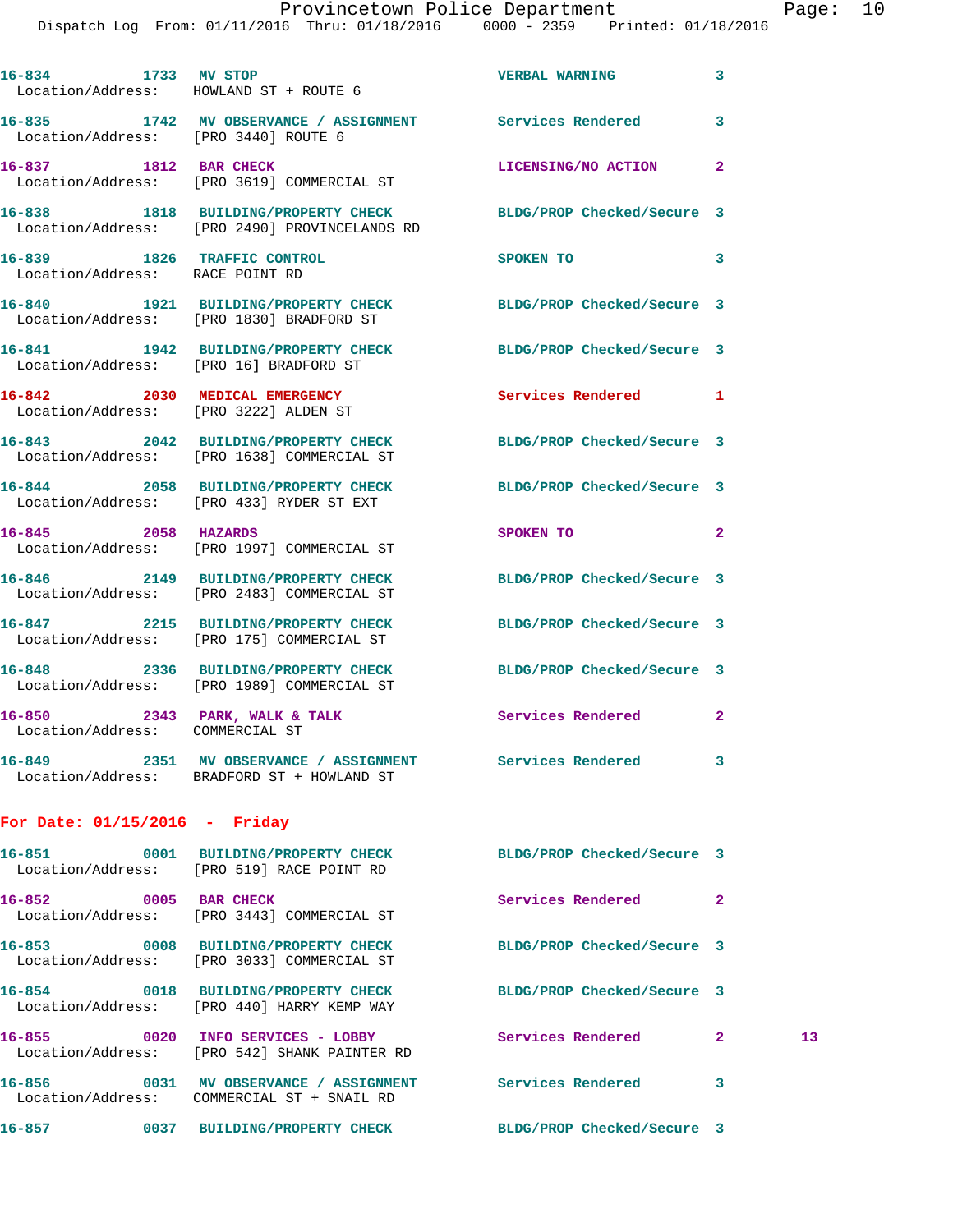|                                        | Provincetown Police Department<br>Dispatch Log From: 01/11/2016 Thru: 01/18/2016 0000 - 2359 Printed: 01/18/2016     |                            |              | Page: 11 |  |
|----------------------------------------|----------------------------------------------------------------------------------------------------------------------|----------------------------|--------------|----------|--|
|                                        | Location/Address: [PRO 306] COMMERCIAL ST                                                                            |                            |              |          |  |
|                                        | 16-859 0057 MV OBSERVANCE / ASSIGNMENT Services Rendered 3<br>Location/Address: [PRO 42] BRADFORD ST                 |                            |              |          |  |
|                                        | 16-860 0120 MV OBSERVANCE / ASSIGNMENT No Action Required 3<br>Location/Address: [PRO 2577] BRADFORD ST              |                            |              |          |  |
|                                        | 16-861 0126 BUILDING/PROPERTY CHECK BLDG/PROP Checked/Secure 3<br>Location/Address: [PRO 707] BAYBERRY AVE           |                            |              |          |  |
|                                        | 16-862 0147 BUILDING/PROPERTY CHECK BLDG/PROP Checked/Secure 3<br>Location/Address: [PRO 710] BRADFORD ST            |                            |              |          |  |
|                                        | 16-863 0151 BUILDING/PROPERTY CHECK Services Rendered 3<br>Location/Address: [PRO 3259] MACMILLAN WHARF              |                            |              |          |  |
|                                        | 16-864 0208 BUILDING/PROPERTY CHECK Services Rendered<br>Location/Address: [PRO 433] RYDER ST EXT                    |                            | 3            |          |  |
|                                        | 16-865 		 0232 BUILDING/PROPERTY CHECK Services Rendered 3<br>Location/Address: [PRO 433] RYDER ST EXT               |                            |              |          |  |
|                                        | 16-866 0248 BUILDING/PROPERTY CHECK BLDG/PROP Checked/Secure 3<br>Location/Address: [PRO 530] SHANK PAINTER RD       |                            |              |          |  |
|                                        | 16-867 0308 BUILDING/PROPERTY CHECK BLDG/PROP Checked/Secure 3<br>Location/Address: [PRO 1886] BRADFORD ST           |                            |              |          |  |
|                                        | 16-868 0428 BUILDING/PROPERTY CHECK<br>Location/Address: [PRO 1830] BRADFORD ST                                      | Services Rendered          | 3            |          |  |
|                                        | 16-870 0506 BUILDING/PROPERTY CHECK Services Rendered 3<br>Location/Address: [PRO 2490] PROVINCELANDS RD             |                            |              |          |  |
| Location/Address: ROUTE 6 + SNAIL RD   | 16-869 0510 MV OBSERVANCE / ASSIGNMENT Services Rendered                                                             |                            | 3            |          |  |
| Location/Address: ROUTE 6 + CONWELL ST | 16-871 0518 MV OBSERVANCE / ASSIGNMENT Services Rendered 3                                                           |                            |              |          |  |
| 16-873                                 | 0544 BUILDING/PROPERTY CHECK<br>Location/Address: [PRO 182] COMMERCIAL ST                                            | BLDG/PROP Checked/Secure 3 |              |          |  |
|                                        | 16-874      0549   MV OBSERVANCE / ASSIGNMENT       No Action Required<br>Location/Address:   [PRO 2577] BRADFORD ST |                            | 3            |          |  |
|                                        | 16-875 0554 PARK, WALK & TALK<br>Location/Address: [PRO 516] RACE POINT RD                                           | Services Rendered          | $\mathbf{2}$ |          |  |
| 16-876 0751 PET BIN                    | Location/Address: [PRO 3296] SHANK PAINTER RD                                                                        | Services Rendered          | $\mathbf{2}$ |          |  |
|                                        | 16-877 0805 BUILDING/PROPERTY CHECK<br>Location/Address: [PRO 3430] COMMERCIAL ST                                    | <b>Services Rendered</b>   | 3            |          |  |
| 16-878 0816 SCHOOL                     | Location/Address: [PRO 569] WINSLOW ST                                                                               | Services Rendered          | 3            |          |  |
| Location/Address: ROUTE 6              | 16-879 0818 MV OBSERVANCE / ASSIGNMENT No Action Required                                                            |                            | 3            |          |  |
|                                        | 16-880 0819 SERVICE CALL<br>Location/Address: [PRO 105] COMMERCIAL ST                                                | Services Rendered 3        |              |          |  |
| Location/Address: [PRO 2521] ROUTE 6   | 16-881 0840 MV DISABLED                                                                                              | Services Rendered          | $\mathbf{2}$ |          |  |
|                                        | 16-882 0845 BUILDING/PROPERTY CHECK Services Rendered<br>Location/Address: [PRO 2977] COMMERCIAL ST                  |                            | 3            |          |  |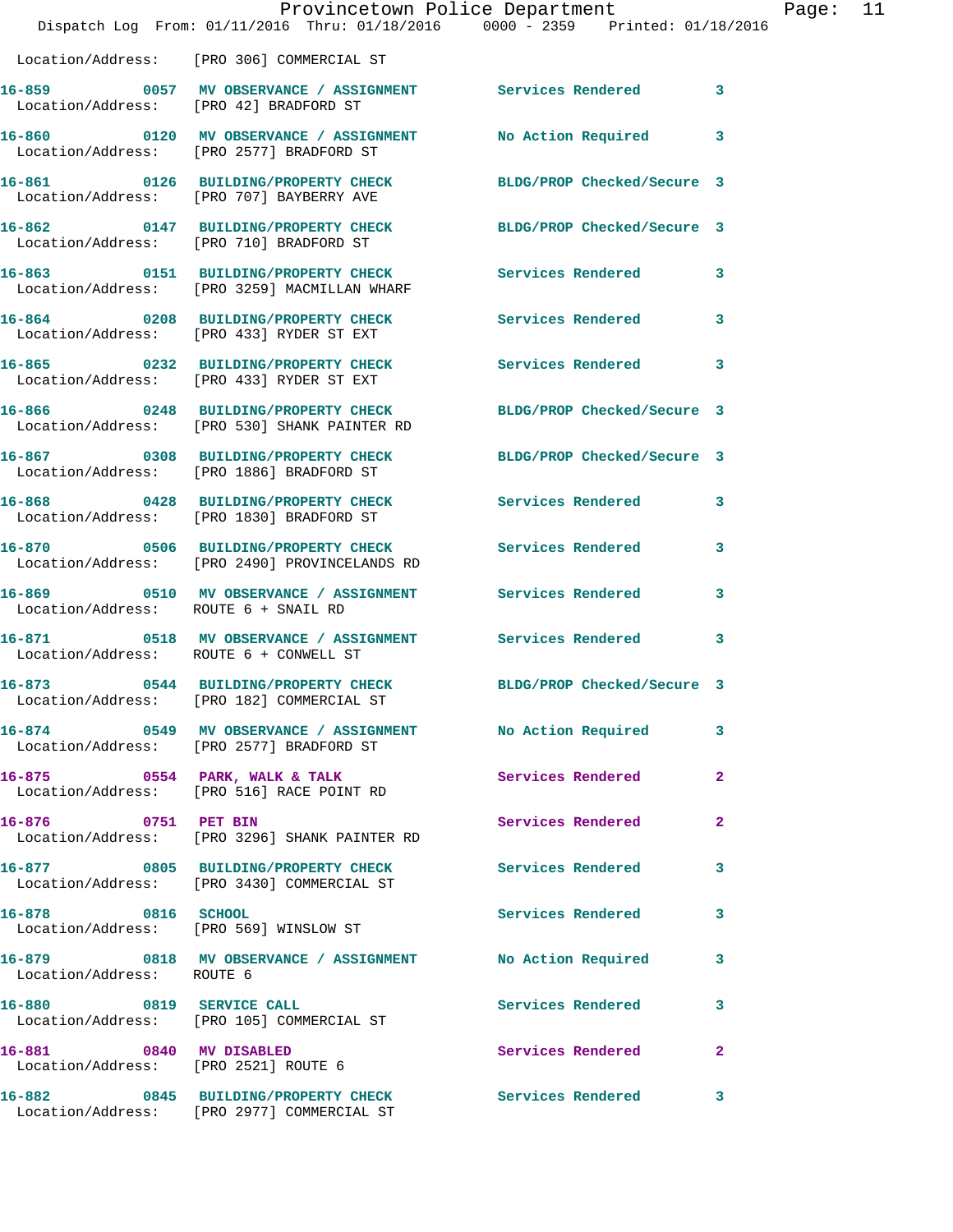|                                                              | Provincetown Police Department The Page: 12<br>Dispatch Log From: 01/11/2016 Thru: 01/18/2016 0000 - 2359 Printed: 01/18/2016 |                           |              |  |
|--------------------------------------------------------------|-------------------------------------------------------------------------------------------------------------------------------|---------------------------|--------------|--|
|                                                              | 16-883 0900 RESIDENTIAL BURGLAR No Action Required 1<br>Location/Address: [PRO 2597] CREEK HILL RD                            |                           |              |  |
|                                                              | 16-884 0935 BUILDING/PROPERTY CHECK BLDG/PROP Checked/Secure 3<br>Location/Address: [PRO 3317] CEMETERY RD                    |                           |              |  |
|                                                              | 16-885 0936 BUILDING/PROPERTY CHECK BLDG/PROP Checked/Secure 3<br>Location/Address: [PRO 3318] CEMETERY RD                    |                           |              |  |
| 16-887 1001 COURT                                            | Location: [ORL] COURT                                                                                                         | Services Rendered 3       |              |  |
|                                                              | 16-888 1016 BUILDING/PROPERTY CHECK Services Rendered 3<br>Location/Address: [PRO 2540] RACE POINT RD                         |                           |              |  |
|                                                              | 16-889 1041 BUILDING/PROPERTY CHECK Services Rendered 3<br>Location/Address: [PRO 2977] COMMERCIAL ST                         |                           |              |  |
|                                                              | 16-890 1044 MEDICAL EMERGENCY<br>Location/Address: [PRO 440] HARRY KEMP WAY                                                   | Transported to Hospital 1 |              |  |
|                                                              | 16-891 1049 BUILDING/PROPERTY CHECK BLDG/PROP Checked/Secure 3<br>Location/Address: [PRO 571] ALDEN ST                        |                           |              |  |
| Location/Address: [PRO 2521] ROUTE 6                         | 16-892 1057 MV OBSERVANCE / ASSIGNMENT Services Rendered 3                                                                    |                           |              |  |
|                                                              | 16-894 1133 MV OBSERVANCE / ASSIGNMENT Services Rendered 3<br>Location/Address: BRADFORD ST + STANDISH ST                     |                           |              |  |
|                                                              | 16-895 1150 BUILDING/PROPERTY CHECK BLDG/PROP Checked/Secure 3<br>Location/Address: [PRO 3287] ROUTE 6                        |                           |              |  |
|                                                              | 16-896 1247 ANIMAL CALL<br>Location/Address: [PRO 816] COMMERCIAL ST                                                          | No Action Required 2      |              |  |
|                                                              | 16-897 1302 FOLLOW UP<br>Location/Address: [PRO 2812] HARRY KEMP WAY                                                          | Services Rendered 2       |              |  |
| 16-898 1329 GENERAL INFO                                     |                                                                                                                               | Services Rendered 3       |              |  |
| 16-899 1345 SERVE SUMMONS<br>Location/Address: RACE RD       |                                                                                                                               | Could Not Locate          | 3            |  |
|                                                              | 16-901 1406 BUILDING/PROPERTY CHECK BLDG/PROP Checked/Secure 3<br>Location/Address: [PRO 2500] COMMERCIAL ST                  |                           |              |  |
| 16-902 1415 SERVE SUMMONS<br>Location/Address: COMMERCIAL ST |                                                                                                                               | Could Not Locate 3        |              |  |
|                                                              | 16-903 1438 COMPLAINT<br>Location/Address: [PRO 2542] COMMERCIAL ST                                                           | Services Rendered 3       |              |  |
|                                                              | 16-904 1444 SERVICE CALL<br>Location/Address: [PRO 542] SHANK PAINTER RD                                                      | No Action Required 3      |              |  |
|                                                              | 16-905 1517 PARK, WALK & TALK<br>Location/Address: [PRO 569] WINSLOW ST                                                       | Services Rendered 2       |              |  |
|                                                              | 16-906 1533 PARKING COMPLAINT / GENERAL Services Rendered<br>Location/Address: [PRO 595] BRADFORD ST                          |                           | $\mathbf{3}$ |  |
| 16-907 1622 ANIMAL CALL                                      | Location/Address: [PRO 1026] OAK DR                                                                                           | Services Rendered 2       |              |  |
|                                                              | 16-908 1645 PARK, WALK & TALK Services Rendered<br>Location/Address: [PRO 569] WINSLOW ST                                     |                           | $\mathbf{2}$ |  |
|                                                              | 16-909 1710 PARK, WALK & TALK 1999 No Action Required 2<br>Location/Address: [PRO 569] WINSLOW ST                             |                           |              |  |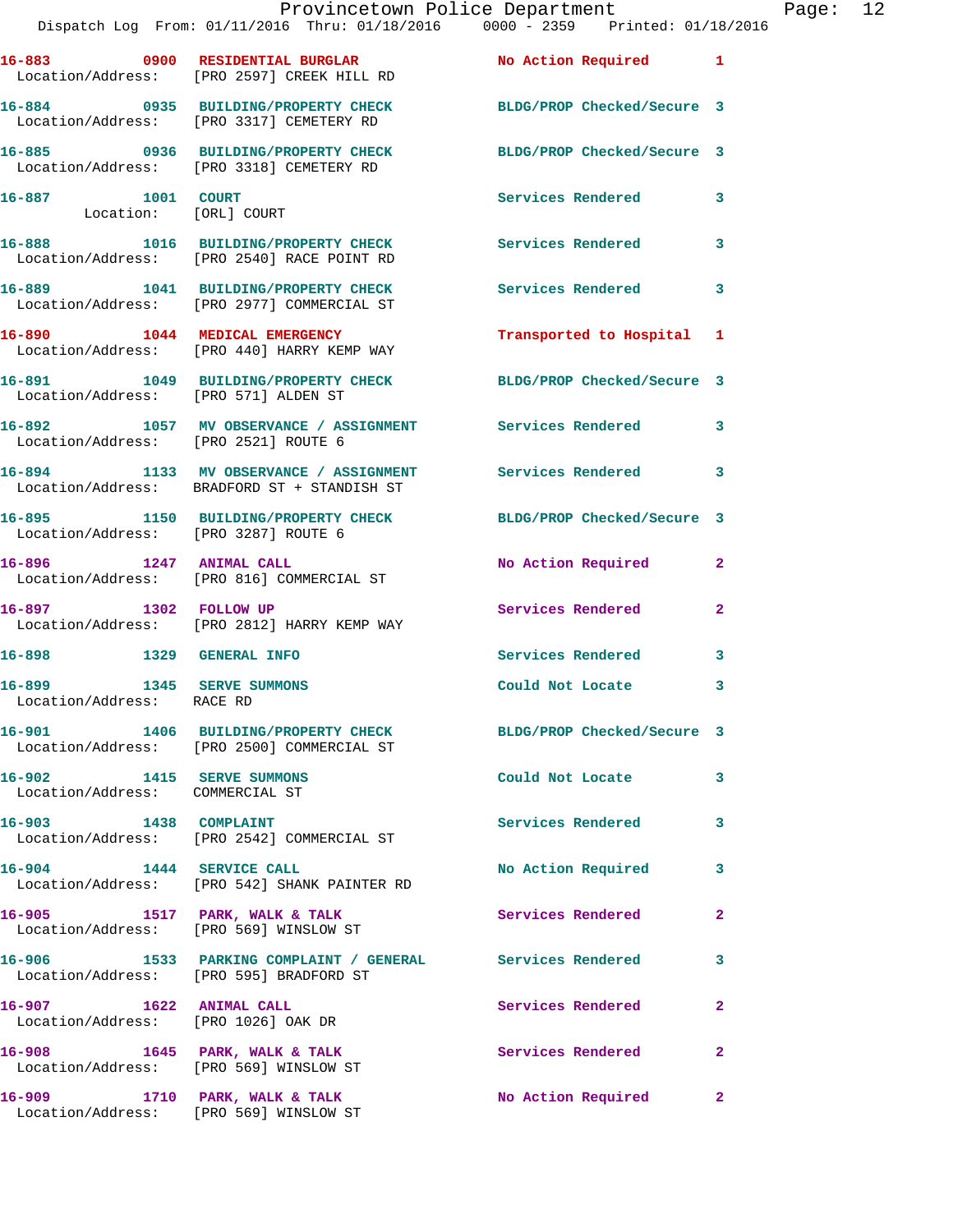|                                                                 |                                                                                                                 | Provincetown Police Department |                | Pag |
|-----------------------------------------------------------------|-----------------------------------------------------------------------------------------------------------------|--------------------------------|----------------|-----|
|                                                                 | Dispatch Log From: 01/11/2016 Thru: 01/18/2016 0000 - 2359 Printed: 01/18/2016                                  |                                |                |     |
|                                                                 | 16-910 1758 BUILDING/PROPERTY CHECK Services Rendered<br>Location/Address: [PRO 433] RYDER ST EXT               |                                | 3              |     |
|                                                                 | 16-911 1810 BUILDING/PROPERTY CHECK BLDG/PROP Checked/Secure 3<br>Location/Address: [PRO 3430] COMMERCIAL ST    |                                |                |     |
|                                                                 | 16-912 1855 LANDLORD/TENANT<br>Location/Address: [PRO 542] SHANK PAINTER RD                                     | SPOKEN TO                      | $\overline{a}$ |     |
|                                                                 | 16-913 1959 BAR CHECK<br>Location/Address: [PRO 399] COMMERCIAL ST                                              | LICENSING/NO ACTION            | $\mathbf{2}$   |     |
|                                                                 | 16-914 2008 BUILDING/PROPERTY CHECK BLDG/PROP Checked/Secure 3<br>Location/Address: [PRO 2483] COMMERCIAL ST    |                                |                |     |
|                                                                 | 16-915 2013 MV OBSERVANCE / ASSIGNMENT Services Rendered<br>Location/Address: [PRO 2206] COMMERCIAL ST          |                                | 3              |     |
|                                                                 | 16-916 2049 BUILDING/PROPERTY CHECK<br>Location/Address: [PRO 1638] COMMERCIAL ST                               | BLDG/PROP Checked/Secure 3     |                |     |
|                                                                 | 16-917 2112 BUILDING/PROPERTY CHECK BLDG/PROP Checked/Secure 3<br>Location/Address: [PRO 444] HIGH POLE HILL    |                                |                |     |
|                                                                 | 16-918 2136 BUILDING/PROPERTY CHECK BLDG/PROP Checked/Secure 3<br>Location/Address: [PRO 1778] SHANK PAINTER RD |                                |                |     |
|                                                                 | 16-919 2305 BUILDING/PROPERTY CHECK BLDG/PROP Checked/Secure 3<br>Location/Address: [PRO 447] JEROME SMITH RD   |                                |                |     |
| Location/Address: [PRO 2513] ROUTE 6                            | 16-920 2319 MV OBSERVANCE / ASSIGNMENT Services Rendered 3                                                      |                                |                |     |
|                                                                 | 16-921 2342 BUILDING/PROPERTY CHECK BLDG/PROP Checked/Secure 3<br>Location/Address: [PRO 440] HARRY KEMP WAY    |                                |                |     |
| For Date: $01/16/2016$ - Saturday                               |                                                                                                                 |                                |                |     |
|                                                                 | 16-922 0006 BUILDING/PROPERTY CHECK BLDG/PROP Checked/Secure 3<br>Location/Address: [PRO 710] BRADFORD ST       |                                |                |     |
| 0009 LOBBY TRAFFIC<br>16-923                                    | Location/Address: [PRO 542] SHANK PAINTER RD                                                                    | Services Rendered              | $\mathbf{2}$   | - 6 |
|                                                                 | 16-925 0017 BUILDING/PROPERTY CHECK<br>Location/Address: [PRO 3259] MACMILLAN WHARF                             | Services Rendered              | 3              |     |
| 16-924 0019 BAR CHECK<br>Location/Address: [PRO 484] MASONIC PL |                                                                                                                 | <b>Services Rendered</b>       | $\mathbf{2}$   |     |
| 16-926 0024 BAR CHECK                                           | Location/Address: [PRO 3729] CARVER ST                                                                          | <b>Services Rendered</b>       | 2              |     |
| Location/Address: COMMERCIAL ST                                 | 16-927 0038 PARK, WALK & TALK                                                                                   | No Action Required             | $\mathbf{2}$   |     |
| Location/Address: [PRO 554] TREMONT ST                          | 16-928 0043 BUILDING/PROPERTY CHECK                                                                             | BLDG/PROP Checked/Secure 3     |                |     |
|                                                                 | 16-929 0055 BUILDING/PROPERTY CHECK<br>Location/Address: [PRO 175] COMMERCIAL ST                                | BLDG/PROP Checked/Secure 3     |                |     |
|                                                                 | 16-930 0101 MV OBSERVANCE / ASSIGNMENT Services Rendered<br>Location/Address: [PRO 3231] BRADFORD ST            |                                | 3              |     |

Location/Address: [PRO 2577] BRADFORD ST

Location/Address: [PRO 542] SHANK PAINTER RD

**16-931 0122 MV OBSERVANCE / ASSIGNMENT No Action Required 3** 

**16-932 0122 911 GENERAL/2X TEST CALLS Services Rendered 1**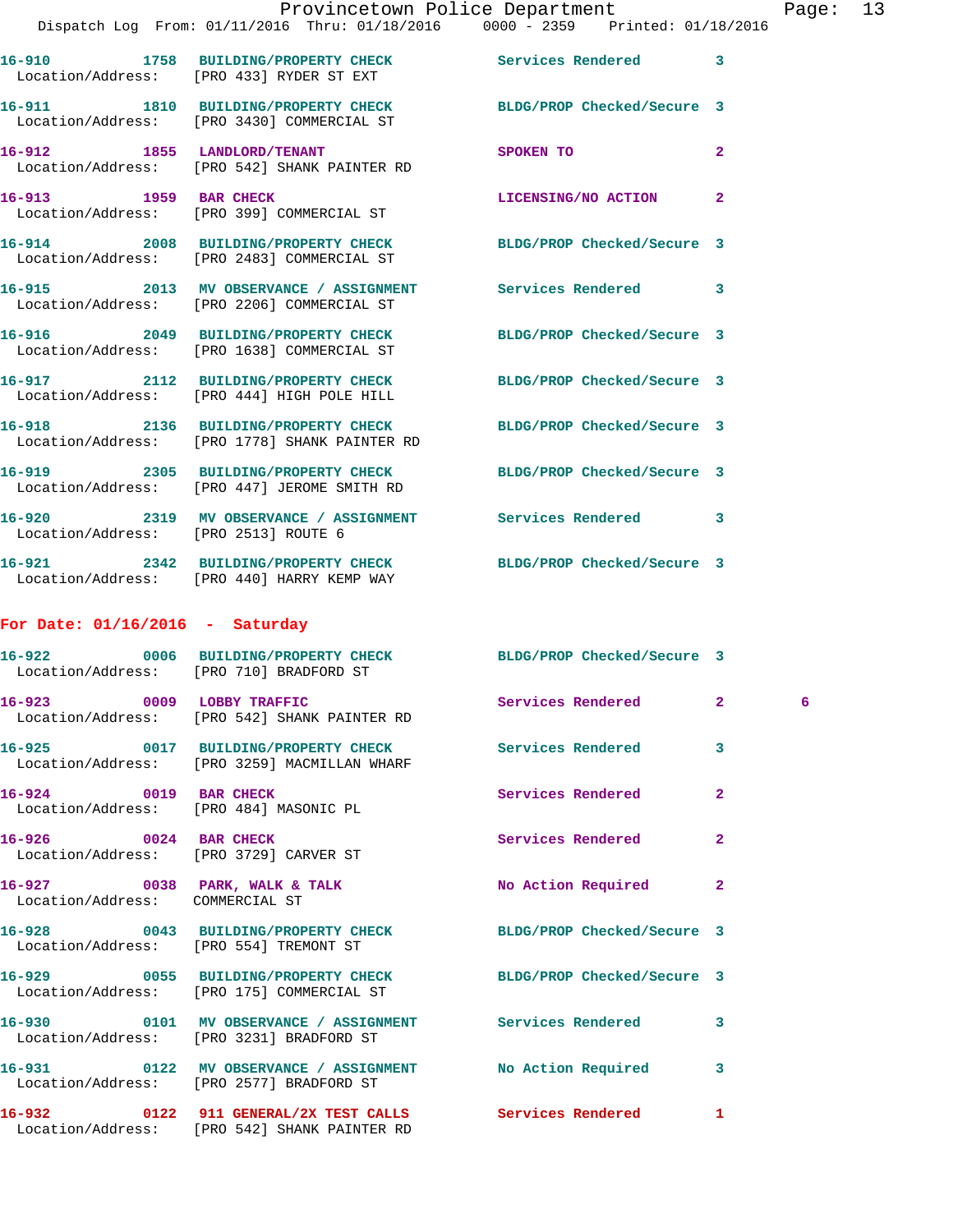|                                        | 16-933 0136 BUILDING/PROPERTY CHECK<br>Location/Address: [PRO 1780] JOHNSON ST                                      | BLDG/PROP Checked/Secure 3 |                |
|----------------------------------------|---------------------------------------------------------------------------------------------------------------------|----------------------------|----------------|
|                                        | 16-934 0220 ALARM - GENERAL<br>Location/Address: [PRO 2818] CONWELL ST                                              | False Alarm                | $\mathbf{1}$   |
|                                        | 16-936 0245 BUILDING/PROPERTY CHECK<br>Location/Address: [PRO 379] COMMERCIAL ST                                    | BLDG/PROP Checked/Secure 3 |                |
|                                        | 16-935 0246 BUILDING/PROPERTY CHECK<br>Location/Address: [PRO 530] SHANK PAINTER RD                                 | BLDG/PROP Checked/Secure 3 |                |
|                                        | 16-937 0343 BUILDING/PROPERTY CHECK<br>Location/Address: [PRO 3430] COMMERCIAL ST                                   | Services Rendered 3        |                |
| Location/Address: [PRO 446] HOWLAND ST | 16-938 0431 BUILDING/PROPERTY CHECK                                                                                 | BLDG/PROP Checked/Secure 3 |                |
|                                        | 16-939 0517 BUILDING/PROPERTY CHECK<br>Location/Address: [PRO 433] RYDER ST EXT                                     | Services Rendered 3        |                |
|                                        | 16-940 0528 BUILDING/PROPERTY CHECK<br>Location/Address: [PRO 1778] SHANK PAINTER RD                                | BLDG/PROP Checked/Secure 3 |                |
| Location/Address: SHANK PAINTER RD     | 16-941 0539 MV OBSERVANCE / ASSIGNMENT Services Rendered                                                            |                            | 3              |
|                                        | 16-943 0600 PARK, WALK & TALK<br>Location/Address: [PRO 516] RACE POINT RD                                          | Services Rendered          | $\overline{2}$ |
|                                        | 16-942 0627 BUILDING/PROPERTY CHECK<br>Location/Address: [PRO 1830] BRADFORD ST                                     | <b>Services Rendered</b>   | 3              |
| Location/Address:                      | 16-944 0736 BUILDING/PROPERTY CHECK<br>[PRO 2977] COMMERCIAL ST                                                     | BLDG/PROP Checked/Secure 3 |                |
|                                        | 16-945 0825 BUILDING/PROPERTY CHECK<br>Location/Address: [PRO 433] RYDER ST EXT                                     | BLDG/PROP Checked/Secure 3 |                |
|                                        | 16-946 0843 BUILDING/PROPERTY CHECK<br>Location/Address: [PRO 447] JEROME SMITH RD                                  | BLDG/PROP Checked/Secure 3 |                |
| 16-947 0845 ANIMAL CALL                | Location/Address: [PRO 3296] SHANK PAINTER RD                                                                       | Services Rendered          | $\mathbf{2}$   |
| Location: SNAIL RD                     | 16-948 0900 MV OBSERVANCE / ASSIGNMENT Services Rendered                                                            |                            | 3              |
|                                        | 16-949 0916 MV OBSERVANCE / ASSIGNMENT Services Rendered 3<br>Location/Address: SHANK PAINTER RD + JEROME SMITH RD  |                            |                |
|                                        | 16-950 1012 BUILDING/PROPERTY CHECK/OPEN D BLDG/PROP Checked/Secure 3<br>Location/Address: [PRO 2564] COMMERCIAL ST |                            |                |
|                                        | 16-951 1018 MEDICAL EMERGENCY/B.P. Services Rendered 1<br>Location/Address: [PRO 1892] SHANK PAINTER RD             |                            |                |
| 16-952 1041 ANIMAL CALL                | Location/Address: [PRO 175] COMMERCIAL ST                                                                           | Services Rendered          | $\mathbf{2}$   |
|                                        | 16-953 1055 BUILDING/PROPERTY CHECK BLDG/PROP Checked/Secure 3<br>Location/Address: [PRO 75] CAPTAIN BERTIES WAY    |                            |                |
|                                        | 16-954 1111 BUILDING/PROPERTY CHECK<br>Location/Address: [PRO 3259] MACMILLAN WHARF                                 | BLDG/PROP Checked/Secure 3 |                |
|                                        | 16-955 1127 BUILDING/PROPERTY CHECK<br>Location/Address: [PRO 2540] RACE POINT RD                                   | BLDG/PROP Checked/Secure 3 |                |
| 16-956                                 | 1133 BUILDING/PROPERTY CHECK                                                                                        | BLDG/PROP Checked/Secure 3 |                |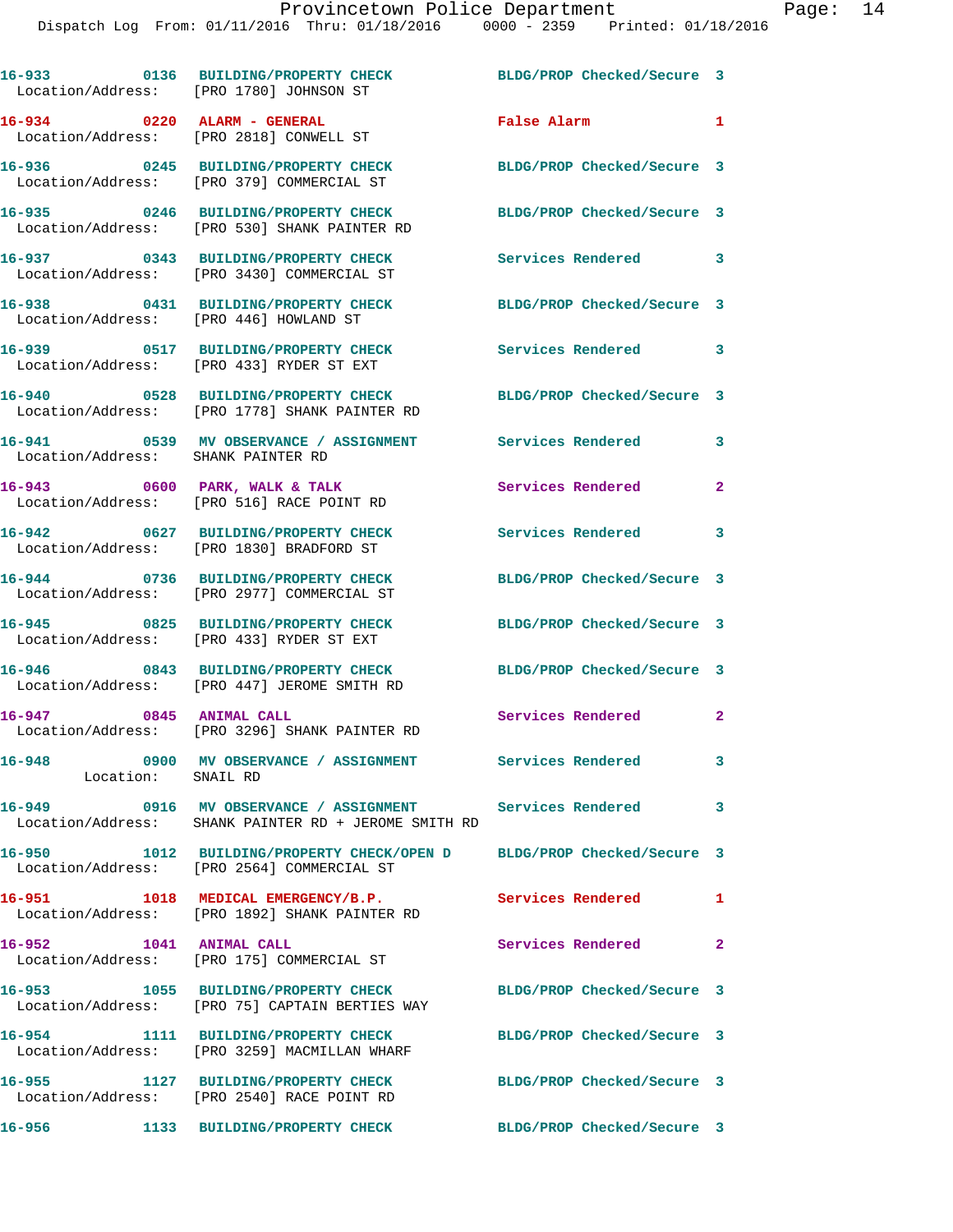|                                      | Dispatch Log From: 01/11/2016 Thru: 01/18/2016 0000 - 2359 Printed: 01/18/2016                                 | Provincetown Police Department |              | Page: 15 |  |
|--------------------------------------|----------------------------------------------------------------------------------------------------------------|--------------------------------|--------------|----------|--|
| Location/Address: [PRO 571] ALDEN ST |                                                                                                                |                                |              |          |  |
|                                      | 16-957 1136 MV COMPLAINT<br>Location/Address: [PRO 1751] BAYBERRY AVE                                          | Services Rendered 2            |              |          |  |
|                                      | 16-958 1138 ANIMAL CALL<br>Location/Address: [PRO 2812] HARRY KEMP WAY                                         | SPOKEN TO                      | $\mathbf{2}$ |          |  |
|                                      | 16-959 1141 MV OBSERVANCE / ASSIGNMENT Services Rendered 3<br>Location/Address: [PRO 94] BRADFORD ST           |                                |              |          |  |
|                                      | 16-961 1257 MEDICAL EMERGENCY/FALL 7ransported to Hospital 1<br>Location/Address: [PRO 768] BRADFORD ST        |                                |              |          |  |
|                                      | 16-962 1310 BUILDING/PROPERTY CHECK BLDG/PROP Checked/Secure 3<br>Location/Address: [PRO 707] BAYBERRY AVE     |                                |              |          |  |
| Location/Address: [PRO 3287] ROUTE 6 | 16-964 1411 BUILDING/PROPERTY CHECK BLDG/PROP Checked/Secure 3                                                 |                                |              |          |  |
|                                      | 16-965 1534 BUILDING/PROPERTY CHECK Services Rendered 3<br>Location/Address: [PRO 433] RYDER ST EXT            |                                |              |          |  |
|                                      | 16-966 1627 MV OBSERVANCE / ASSIGNMENT Services Rendered 3<br>Location/Address: [PRO 105] COMMERCIAL ST        |                                |              |          |  |
|                                      | 16-967 1706 BUILDING/PROPERTY CHECK Services Rendered<br>Location/Address: [PRO 2500] COMMERCIAL ST            |                                | $\mathbf{3}$ |          |  |
|                                      | 16-968 1750 BUILDING/PROPERTY CHECK BLDG/PROP Checked/Secure 3<br>Location/Address: [PRO 447] JEROME SMITH RD  |                                |              |          |  |
| 16-969 1914 BAR CHECK                | Location/Address: [PRO 3117] COMMERCIAL ST                                                                     | LICENSING/NO ACTION 2          |              |          |  |
|                                      | 16-970 1925 BUILDING/PROPERTY CHECK BLDG/PROP Checked/Secure 3<br>Location/Address: [PRO 3259] MACMILLAN WHARF |                                |              |          |  |
|                                      | 16-971 1957 PARK, WALK & TALK<br>Location/Address: [PRO 539] SHANK PAINTER RD                                  | Services Rendered              | $\mathbf{2}$ |          |  |
| 2056 MV COMPLAINT<br>16-972          | Location/Address: [PRO 1997] COMMERCIAL ST                                                                     | <b>Services Rendered</b> 2     |              |          |  |
| 16-973 2117 BAR CHECK                | Location/Address: [PRO 399] COMMERCIAL ST                                                                      | LICENSING/NO ACTION 2          |              |          |  |
|                                      | 16-974 2140 MEDICAL EMERGENCY<br>Location/Address: [PRO 43] BRADFORD ST                                        | Services Rendered 1            |              |          |  |
|                                      | 16-975 2358 BUILDING/PROPERTY CHECK BLDG/PROP Checked/Secure 3<br>Location/Address: [PRO 554] TREMONT ST       |                                |              |          |  |
| For Date: $01/17/2016$ - Sunday      |                                                                                                                |                                |              |          |  |
| 16-976                               | 0000 BUILDING/PROPERTY CHECK BLDG/PROP Checked/Secure 3<br>Location/Address: [PRO 2543] MACMILLAN WHARF        |                                |              |          |  |
|                                      | 16-978 0001 BUILDING/PROPERTY CHECK BLDG/PROP Checked/Secure 3<br>Location/Address: [PRO 99] COMMERCIAL ST     |                                |              |          |  |
|                                      | 16-977 0002 LOBBY TRAFFIC<br>Location/Address: [PRO 542] SHANK PAINTER RD                                      | Services Rendered 2            |              | 10       |  |
|                                      | 16-979 0013 MV OBSERVANCE / ASSIGNMENT Services Rendered 3<br>Location/Address: RYDER ST + BRADFORD ST         |                                |              |          |  |
|                                      | 16-980 0019 MV OBSERVANCE / ASSIGNMENT Services Rendered 3                                                     |                                |              |          |  |

Location/Address: HOWLAND ST + BRADFORD ST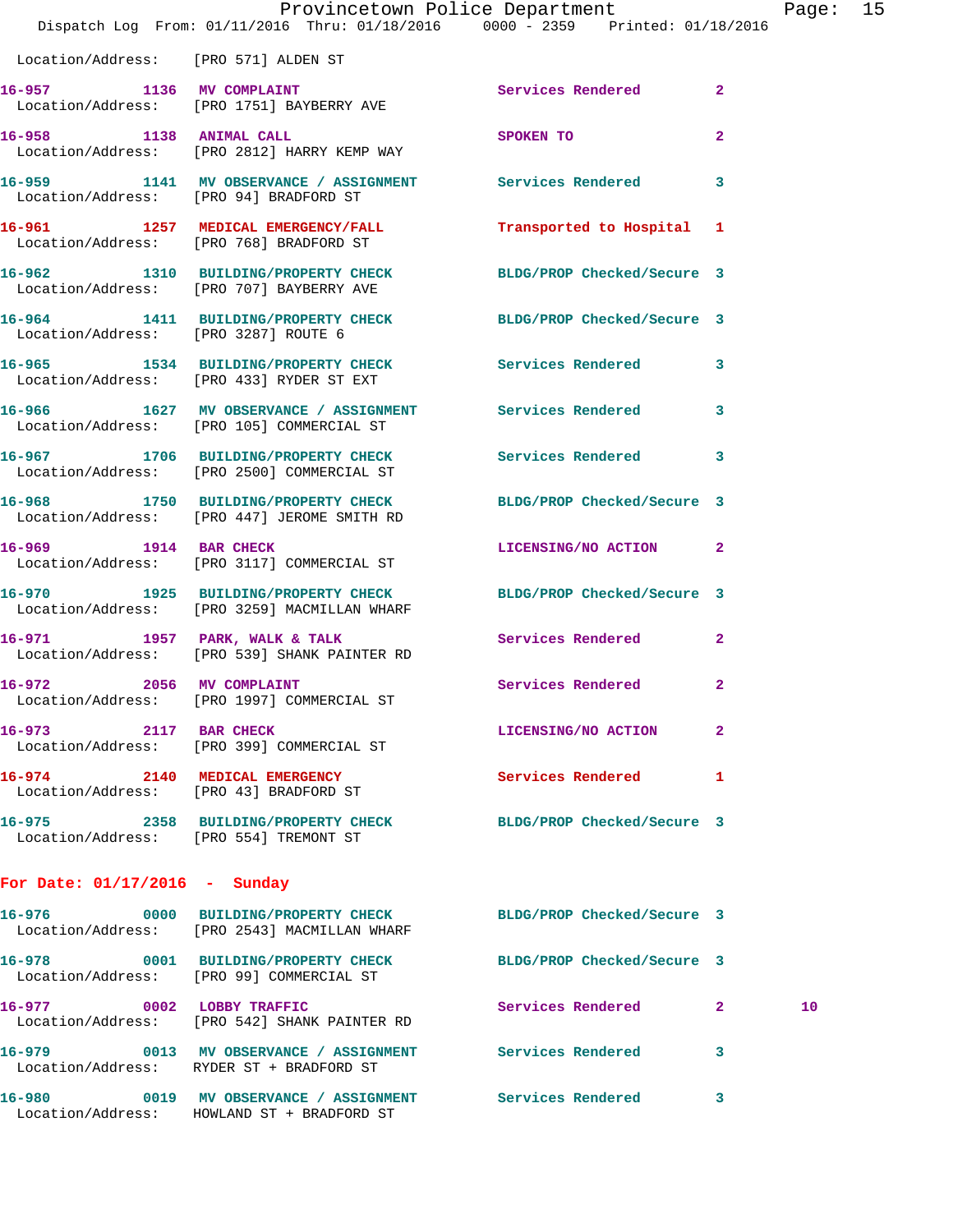|                                      | Dispatch Log From: 01/11/2016 Thru: 01/18/2016 0000 - 2359 Printed: 01/18/2016                                  | Provincetown Police Department Page: 16 |              |   |  |
|--------------------------------------|-----------------------------------------------------------------------------------------------------------------|-----------------------------------------|--------------|---|--|
|                                      | 16-981 0050 BUILDING/PROPERTY CHECK BLDG/PROP Checked/Secure 3<br>Location/Address: [PRO 3489] COMMERCIAL ST    |                                         |              |   |  |
|                                      | 16-982 0103 MV OBSERVANCE / ASSIGNMENT Services Rendered 3<br>Location/Address: [PRO 595] BRADFORD ST           |                                         |              |   |  |
| Location/Address: [PRO 2513] ROUTE 6 | 16-983 0128 MV OBSERVANCE / ASSIGNMENT Services Rendered 3                                                      |                                         |              |   |  |
|                                      | 16-984 0146 BUILDING/PROPERTY CHECK BLDG/PROP Checked/Secure 3<br>Location/Address: [PRO 710] BRADFORD ST       |                                         |              |   |  |
|                                      | 16-985 0227 BUILDING/PROPERTY CHECK BLDG/PROP Checked/Secure 3<br>Location/Address: [PRO 2018] COMMERCIAL ST    |                                         |              |   |  |
|                                      | 16-986 0229 BUILDING/PROPERTY CHECK BLDG/PROP Checked/Secure 3<br>Location/Address: [PRO 1638] COMMERCIAL ST    |                                         |              |   |  |
|                                      | 16-987 6229 BUILDING/PROPERTY CHECK Services Rendered 3<br>Location/Address: [PRO 106] COMMERCIAL ST            |                                         |              |   |  |
|                                      | 16-988 0305 BUILDING/PROPERTY CHECK BLDG/PROP Checked/Secure 3<br>Location/Address: [PRO 433] RYDER ST EXT      |                                         |              |   |  |
|                                      | 16-989 0322 BUILDING/PROPERTY CHECK Services Rendered 3<br>Location/Address: [PRO 2490] PROVINCELANDS RD        |                                         |              |   |  |
|                                      | 16-990 0445 911 GENERAL<br>Location/Address: [PRO 2990] COMMERCIAL ST                                           | Services Rendered                       | 1            |   |  |
|                                      | 16-991 0458 BUILDING/PROPERTY CHECK Services Rendered 3<br>Location/Address: [PRO 564] BAYBERRY AVE             |                                         |              |   |  |
|                                      | 16-992 0513 MV OBSERVANCE / ASSIGNMENT Services Rendered 3<br>Location/Address: [PRO 94] BRADFORD ST            |                                         |              |   |  |
|                                      | 16-993 0514 BUILDING/PROPERTY CHECK BLDG/PROP Checked/Secure 3<br>Location/Address: [PRO 707] BAYBERRY AVE      |                                         |              |   |  |
| Location/Address: SNAIL RD + ROUTE 6 | 16-994 0534 MV OBSERVANCE / ASSIGNMENT Services Rendered 3                                                      |                                         |              |   |  |
|                                      | 16-995 0609 BUILDING/PROPERTY CHECK<br>Location/Address: [PRO 306] COMMERCIAL ST                                | BLDG/PROP Checked/Secure 3              |              |   |  |
| Location/Address: [PRO 521] ROUTE 6  | 16-996 0614 BUILDING/PROPERTY CHECK Services Rendered                                                           |                                         | 3            |   |  |
| Location/Address: [PRO 2513] ROUTE 6 | 16-997 0826 HAZARDS/DEAD ANIMAL                                                                                 | Taken/Referred to Other 2               |              | 1 |  |
| 16-998 0937 SOLICITING               | Location/Address: [PRO 444] HIGH POLE HILL                                                                      | Services Rendered                       | 3            |   |  |
| 16-999 1001 MV HIT & RUN             | Location/Address: [PRO 2931] COMMERCIAL ST                                                                      | Services Rendered                       | $\mathbf{2}$ |   |  |
| 16-1000 1002 ALARM - FIRE            | Location/Address: [PRO 3957] COMMERCIAL ST                                                                      | Services Rendered                       | 1            |   |  |
|                                      | 16-1001 1032 BUILDING/PROPERTY CHECK BLDG/PROP Checked/Secure 3<br>Location/Address: [PRO 447] JEROME SMITH RD  |                                         |              |   |  |
|                                      | 16-1002 1042 MV OBSERVANCE / ASSIGNMENT<br>Location/Address: HOWLAND ST + HARRY KEMP WAY                        | Services Rendered 3                     |              |   |  |
|                                      | 16-1003 1048 BUILDING/PROPERTY CHECK BLDG/PROP Checked/Secure 3<br>Location/Address: [PRO 3259] MACMILLAN WHARF |                                         |              |   |  |

Location/Address: [PRO 33] BRADFORD ST

**16-1004 1050 VANDALISM SPOKEN TO 3**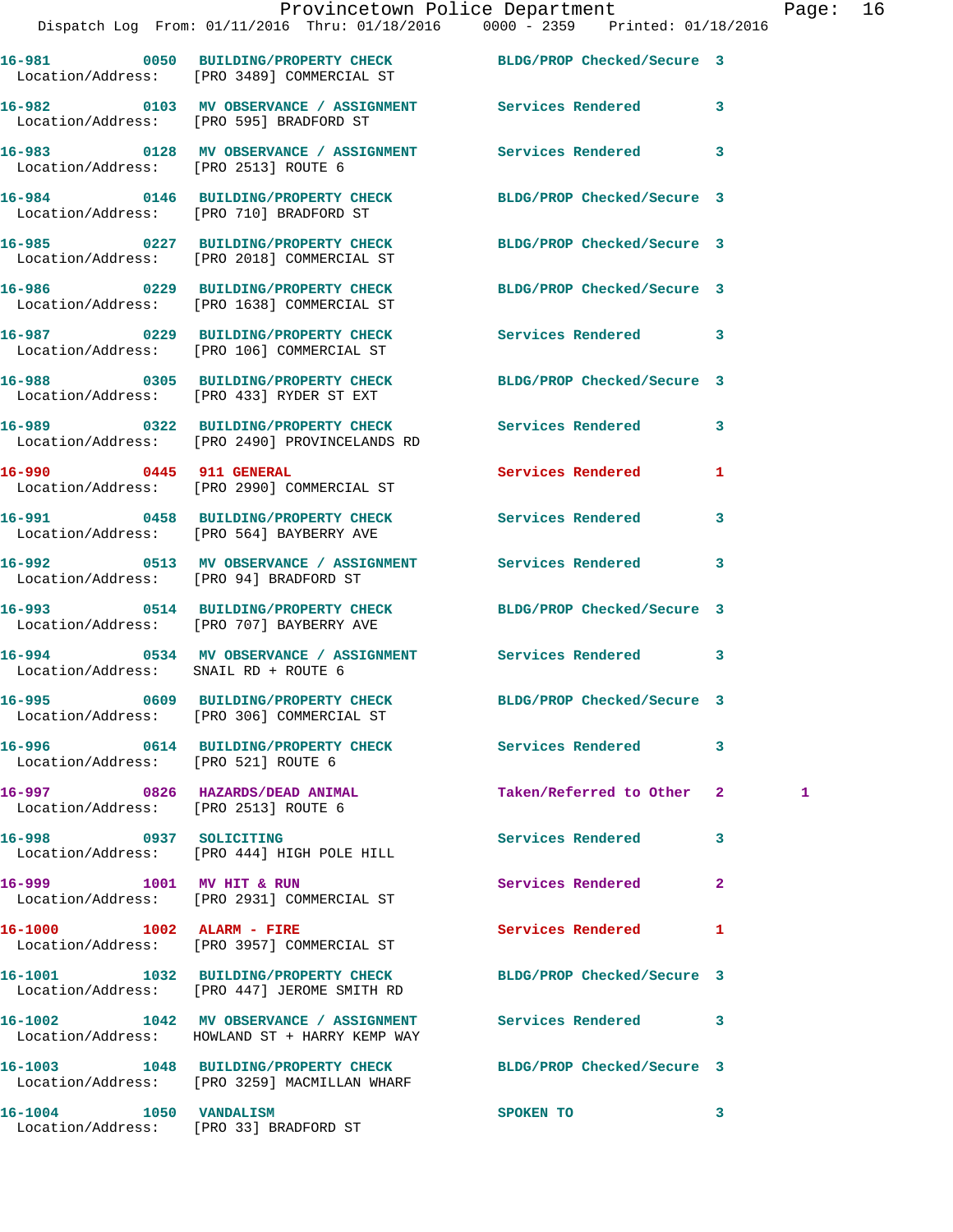|                                                                         | 16-1005 1156 ALARM - GENERAL<br>Location/Address: [PRO 1057] PILGRIM HEIGHTS RD                                      | BLDG/PROP Checked/Secure 1 |                          |
|-------------------------------------------------------------------------|----------------------------------------------------------------------------------------------------------------------|----------------------------|--------------------------|
|                                                                         | 16-1006 1337 MV OBSERVANCE / ASSIGNMENT No Action Required 3<br>Location/Address: SHANK PAINTER RD + JEROME SMITH RD |                            |                          |
| Location/Address: [PRO 1646] WINSLOW ST                                 | 16-1007 1403 BUILDING/PROPERTY CHECK                                                                                 | BLDG/PROP Checked/Secure 3 |                          |
| 16-1008 1531 HAZARDS<br>Location/Address: ROUTE 6                       |                                                                                                                      | Removed Hazard             | $\overline{2}$           |
| 16-1009 1547 MEDICAL EMERGENCY<br>Location/Address: [PRO 3222] ALDEN ST |                                                                                                                      | <b>Services Rendered</b>   | 1                        |
|                                                                         | 16-1010 1625 BUILDING/PROPERTY CHECK<br>Location/Address: [PRO 75] CAPTAIN BERTIES WAY                               | <b>Services Rendered</b>   | 3                        |
| 16-1011 1634 FOLLOW UP<br>Refer To Summons: $16-11-AR$                  | Location/Address: [PRO 542] SHANK PAINTER RD                                                                         | Services Rendered          | $\overline{a}$           |
| 16-1012 1637 MV STOP<br>Location/Address: ALDEN ST                      |                                                                                                                      | <b>VERBAL WARNING</b>      | $\overline{\phantom{a}}$ |
|                                                                         | 16-1013 1747 BUILDING/PROPERTY CHECK<br>Location/Address: [PRO 1778] SHANK PAINTER RD                                | BLDG/PROP Checked/Secure 3 |                          |
|                                                                         | 16-1014 1831 PARK, WALK & TALK<br>Location/Address: [PRO 105] COMMERCIAL ST                                          | Services Rendered 2        |                          |
|                                                                         | 16-1015 1856 BUILDING/PROPERTY CHECK<br>Location/Address: [PRO 1778] SHANK PAINTER RD                                | BLDG/PROP Checked/Secure 3 |                          |
|                                                                         | 16-1016 1905 BUILDING/PROPERTY CHECK<br>Location/Address: [PRO 182] COMMERCIAL ST                                    | BLDG/PROP Checked/Secure 3 |                          |
|                                                                         | 16-1017 1935 BUILDING/PROPERTY CHECK<br>Location/Address: [PRO 3259] MACMILLAN WHARF                                 | BLDG/PROP Checked/Secure 3 |                          |
| 16-1018 2006 911 GENERAL<br>Location/Address: [PRO 3222] ALDEN ST       |                                                                                                                      | Could Not Locate 1         |                          |
|                                                                         | 16-1019 2131 BUILDING/PROPERTY CHECK<br>Location/Address: [PRO 3259] MACMILLAN WHARF                                 | BLDG/PROP Checked/Secure 3 |                          |
| 16-1020 2157 HAZARDS                                                    | Location/Address: [PRO 542] SHANK PAINTER RD                                                                         | Taken/Referred to Other 2  |                          |
|                                                                         | 16-1022 2326 BUILDING/PROPERTY CHECK<br>Location/Address: [PRO 2977] COMMERCIAL ST                                   | Services Rendered 3        |                          |
|                                                                         | 16-1021 2332 BUILDING/PROPERTY CHECK Services Rendered<br>Location/Address: [PRO 75] CAPTAIN BERTIES WAY             |                            | 3                        |
| Location/Address: [PRO 43] BRADFORD ST                                  | 16-1023 2334 BUILDING/PROPERTY CHECK BLDG/PROP Checked/Secure 3                                                      |                            |                          |
|                                                                         | 16-1024 2350 BUILDING/PROPERTY CHECK BLDG/PROP Checked/Secure 3<br>Location/Address: [PRO 3259] MACMILLAN WHARF      |                            |                          |
| For Date: $01/18/2016$ - Monday                                         |                                                                                                                      |                            |                          |
|                                                                         | 16-1025 0001 BUILDING/PROPERTY CHECK<br>Location/Address: [PRO 129] COMMERCIAL ST                                    | Services Rendered          | 3                        |
|                                                                         | 16-1026  0013 MV OBSERVANCE / ASSIGNMENT Services Rendered<br>Location (Address: DRADFORD CT + HOWLAND CT            |                            | 3                        |

Location/Address: BRADFORD ST + HOWLAND ST